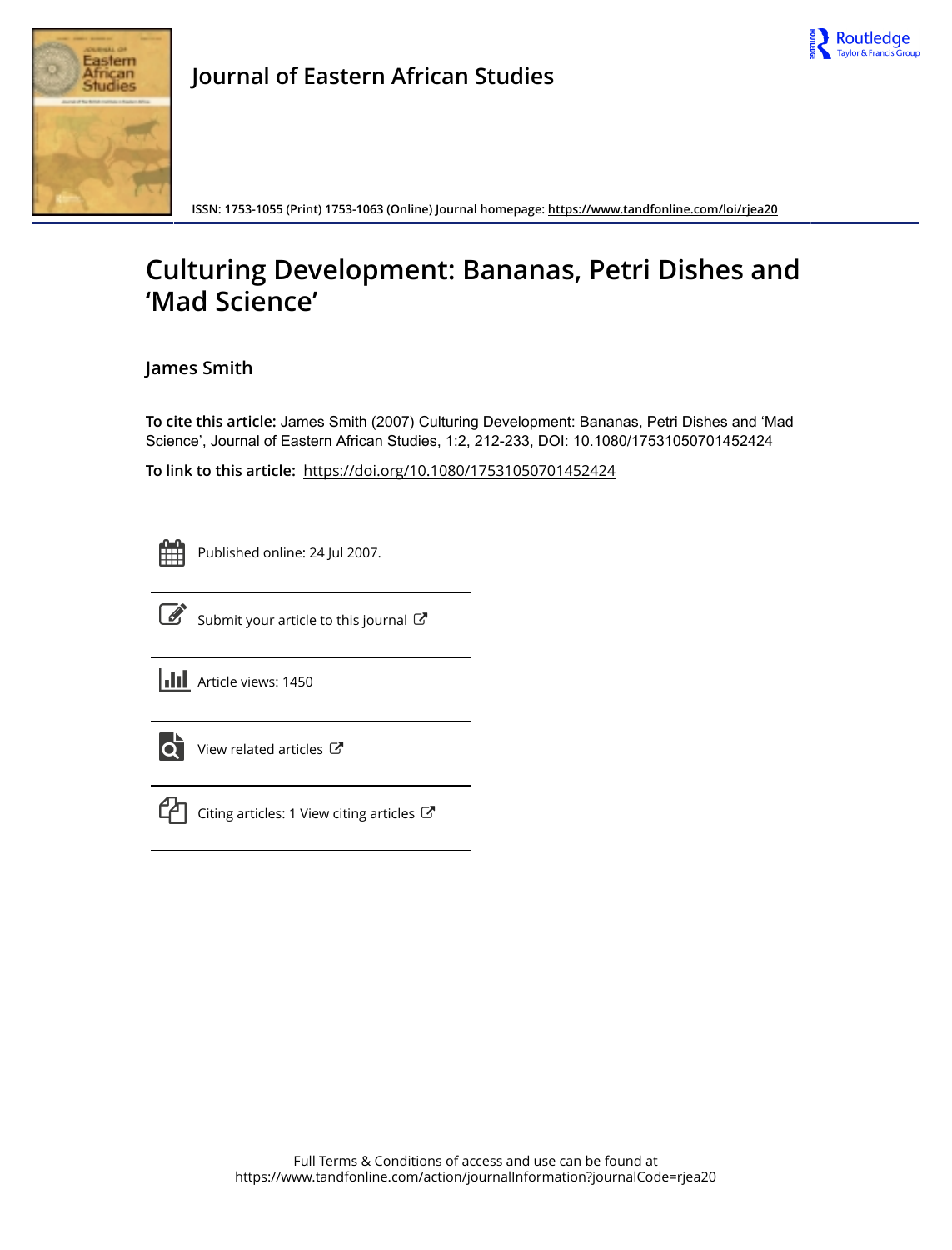# Culturing Development: Bananas, Petri Dishes and 'Mad Science'

JAMES SMITH

University of Edinburgh

ABSTRACT This paper analyses a biotechnology-focused project which aims to promote the development and adoption of tissue culture bananas by small-scale farmers in Kenya. The paper highlights the generation of several important narratives that are used to justify the development and dissemination of this technology. First, a disaster narrative, a series of claims regarding rural livelihoods and banana production in Kenya, is generated. This creates a political and technical space for the creation of a new science that can solve these problems. Finally a series of claims regarding the efficacy of the technology in alleviating poverty are made. The project wields these various constructs to create a particular projection of rural Kenya and banana production, deploying data, statistics, economics and 'facts' in order to continually redefine the project as a success. The project can, through a process of defining its own boundaries and limits, justify a technology-led solution to a complex and nuanced set of problems  $-$  the biological subsuming the political. The project thus succeeds as a generator of discourses as much as a generator of technologies.

## Introduction

The project Biotechnology to Benefit Small-Scale Banana Producers in Kenya was developed in response to the rapid decline in banana production over the last 20 years. This decline was due to widespread soil degradation and the infestation of the nation's banana orchards with pests and diseases, problems further aggravated by the common practice of propagating new banana plants using infected suckers. The situation was threatening food security, employment, and incomes in bananaproducing areas.<sup>1</sup>

The creation and adoption of agricultural biotechnologies has become possibly the most publicised and contested rural development issue in the developing world. Even fundamental analyses concerned with exploring the root causes of food security and famine have been buried by debates about whether biotechnology can or cannot make developing countries food secure. The debate about the appropriateness of agricultural biotechnology has become increasingly divisive and divided. At one end of the spectrum, international non-governmental organisations (NGOs) like Action Aid argue there are potentially no material benefits, only risks, to be gained from agricultural biotechnologies in their current form.<sup>2</sup> At the other end of the spectrum, scientists like Dr Florence

Correspondence Address: James Smith, Centre of African Studies, The University of Edinburgh, 21 George Square, Edinburgh. E-mail: james.smith@ed.ac.uk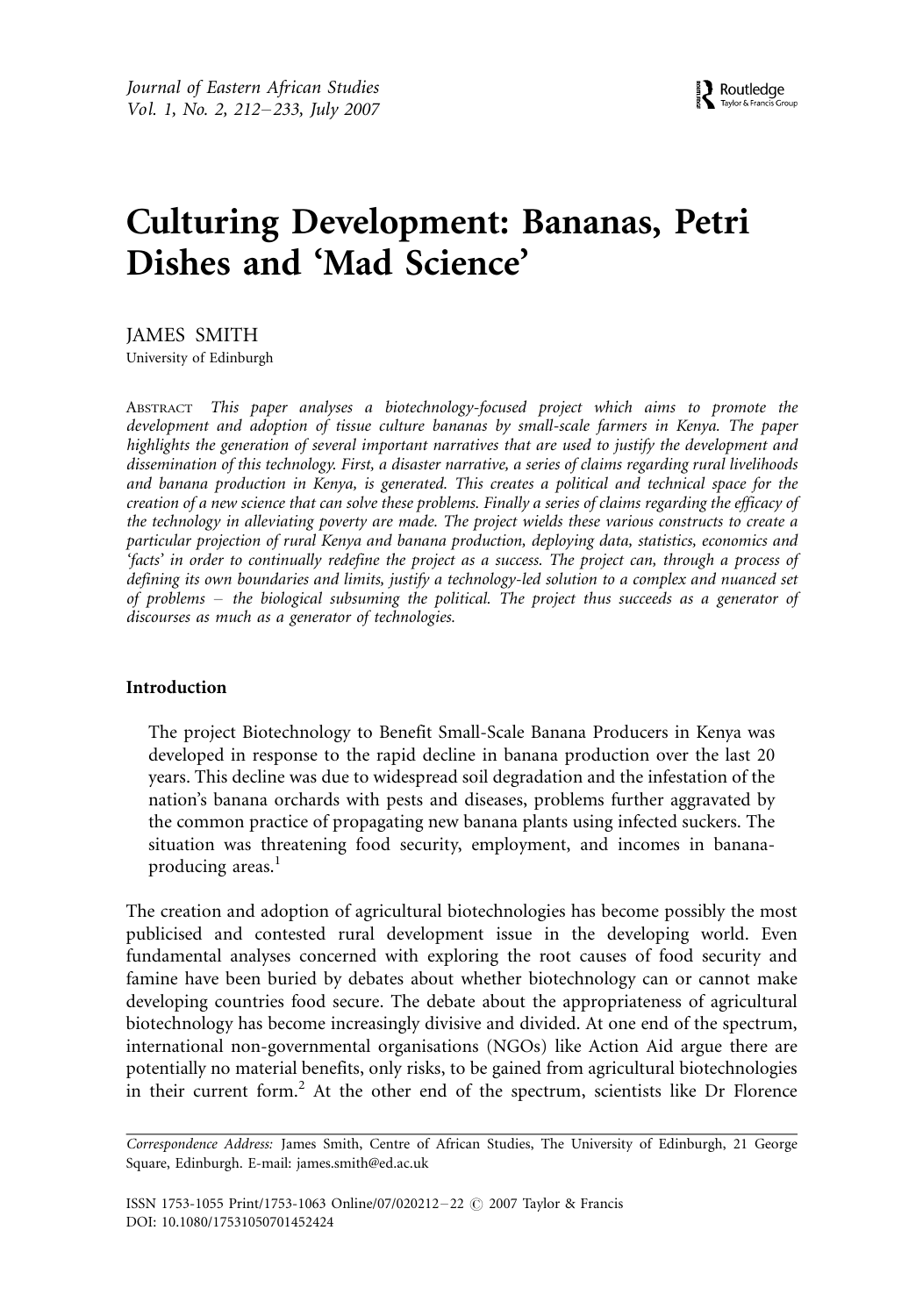Wambugu formerly of the International Service for the Acquisition of Agri-biotech Applications (ISAAA) and now of Africa Harvest make bold claims: 'in Africa GM [genetically modified] food could almost literally weed out poverty<sup>23</sup> More recently, these discussions have become as important as life itself as genetically modified maize as part of World Food Programme food aid packages directed to the southern African food shortages of 2001/02 was first rejected, then accepted by Zimbabwe and Malawi (and Zambia continues to reject GM maize), causing long delays in providing food aid in the most affected areas. It is important, too, to flag the role of the development community in this debate as European development agencies and USAID provided advice on these issues that reflected their own contemporary domestic policies and future international trade priorities.<sup>4</sup> Agricultural biotechnology in Africa, then, appears to have taken root in highly contested terrain.

Kenya, by contrast, is fertile ground. Agricultural biotechnology is heavily evidenced in the public research sector, the non-governmental sector, the private sector and the media. The share of total agricultural gross domestic product that Kenya invests in agricultural research (known in the lexicon as the investment intensity ratio) was 2.6 per cent in 2000, as high as some developed countries and perhaps more illuminatingly over three times the sub-Saharan African average. Around 30 development agencies are engaged in agricultural research and development in Kenya. The Kenyan Agricultural Research Institute (KARI) has been heavily funded by international donors for two decades, is spread over 25 campuses, and employs approaching 500 full-time equivalent researchers. There are two major Consultative Group on International Agricultural Research campuses and another international agricultural research centre based in the country. In 1999, total spending on agricultural research reached 3.3 billion Kenyan shillings (at current exchange rates around US\$45 million).<sup>5</sup> Kenya has received heavy investments in its national agricultural innovation system. More recently, there has been an increasing shift towards biotechnological research, underscored by the announcement in autumn 2003 of the development of a New Partnership for Africa's Development-sponsored centre of Bioscientific Excellence for Eastern and Central Africa (BECA), which will seemingly focus purely on biotechnological agricultural research.<sup>6</sup> Indeed, in some respects the production of agricultural biotechnology appears to be a synonym of rural development broadly defined in Kenya. The macroscopic horizons of traditional agricultural science and extension are being reduced to the laboratory, the test tube and the gene. There are undoubtedly exciting developments in agricultural biotechnology and huge potential, but is there a risk in channelling increasingly large amounts of development funding into what remains an inherently more risky, costly, specialised and so far slightly disappointing branch of agricultural research and development? Why has development funding-driven research and development specialised and chased risks, rather than seeking diversification and wider-ranging solutions? It is clearly not in the best traditions of development discourses that revolve diversifying activities to build resilience to shocks and stresses.

The answer lies in another set of development discourses. The development process of identifying and constructing a problem, and then solving that problem, is a core characteristic of the agricultural biotechnology filiére in Kenya. An ever-expanding litany of diseases, pests and pathogens seem to threaten almost every aspect of Kenyan agriculture. These threats are mapped  $-$  in biotechnological terms often quite literally molecularly  $-$  and measured: research and developmental priorities are then set.<sup>7</sup> The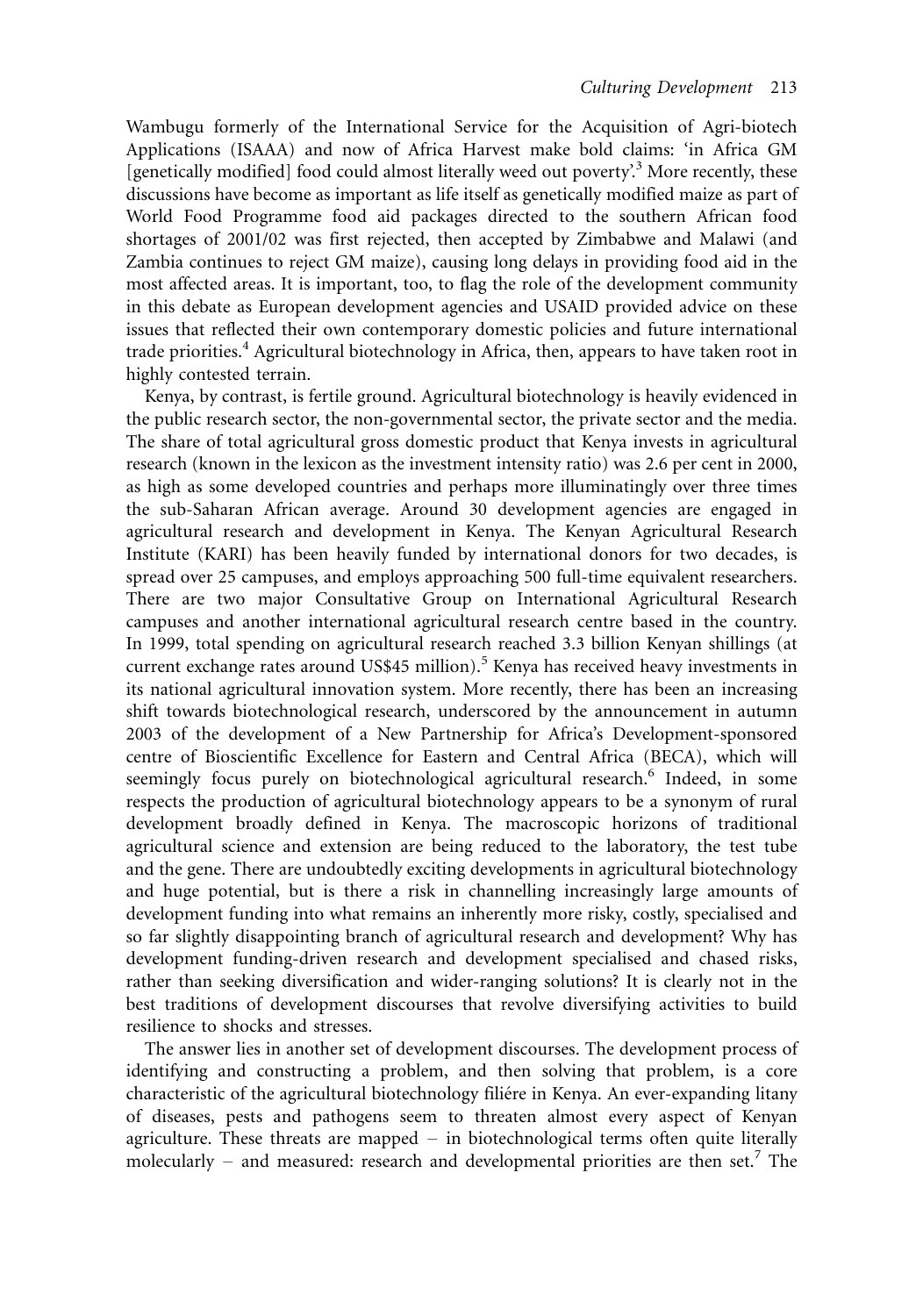solution lies in the technology. Has Kenya become a developing-country sized laboratory for biotechnological innovation?

This article explores the reasons why biotechnological research and applications appear to have diffused throughout Kenya's research and development institutions in such an unproblematic, systematic and increasingly powerful way. The focus of study is one particular biotechnological commodity, tissue culture (TC) bananas (Musa spp.), and a particular project that produces knowledge of the technology through research and development and seeks to distribute the commodity. The pithily titled: 'The Benefits of Biotechnology for Small-Scale Banana Producers in Kenya', was initiated by KARI and ISAAA and funded by the Rockefeller Foundation and the International Development Research Centre (IDRC) of the Canadian Government (this particular project is now housed under the banner of 'Africa Harvest' or 'A Harvest', but similar projects continue in both KARI, ISAA and several other NGOs). The argument here will draw upon two main bodies of work: first, post-development theory and development anthropology focusing on the way in which development is presented as an edifice to construct its own artifices; and second, the sociology of scientific knowledge, that seeks to understand the politics, contexts and ideas that drive the evolution  $-$  the social construction  $-$  of scientific knowledge in particular directions.<sup>8</sup> The anthropological focus on the language, practice and motifs of development initiatives and scientific discovery provides a useful means to interrogate the making of a Kenyan development-oriented biotechnological banana industry.

There has been much recent debate around postmodernist critiques of development.<sup>9</sup> Perhaps the critique most pertinent for biotechnological development in Africa is the assertion that post development theory is bound up in the creation of its own metanarratives and homogenised, romanticised, neo-luddite and relativist notions of the Third World, and this ignores, and patronises and simplifies, the wants and needs of 'the people'. To put this in generalised terms, Kenya's small-scale farmers are not remotely interested in the ideology or laboratory science of biotechnology; rather, they have concerns about the cost, the utility and the distribution of biotechnology  $-$  not whether it represents anything more sinister. We do not then need to focus upon value judgements of the technology itself, but instead upon the mechanisms invoked by the project itself to create an environment in which the technology cannot fail. The critique offered here thus lies within the tautologies of the 'project' and the construction of narratives that surround, underpin and embed the project and the technology.

## Projects and Projections

Bruno Latour, in his study of a failed Parisian rapid transport system, stated that '[b]y definition, a technological project is a fiction, since at the outset it does not exist, and there is no way it can exist yet as it is in the project phase'.<sup>10</sup> Latour shows how a technological project is framed in time by those who instigate it, map it, and translate it; but it is also framed in context: 'a technological project is not in a context; it gives itself a context, or sometimes does not give itself one'.<sup>11</sup> Latour here is primarily talking about the context in terms of the network of support needed to force or ease a technology into existence, although I think different contextualisations are apparent even if the overall aim remains to make a technology real. Latour argues it is not useful to replace a project in the proper context to understand it; which with African technological development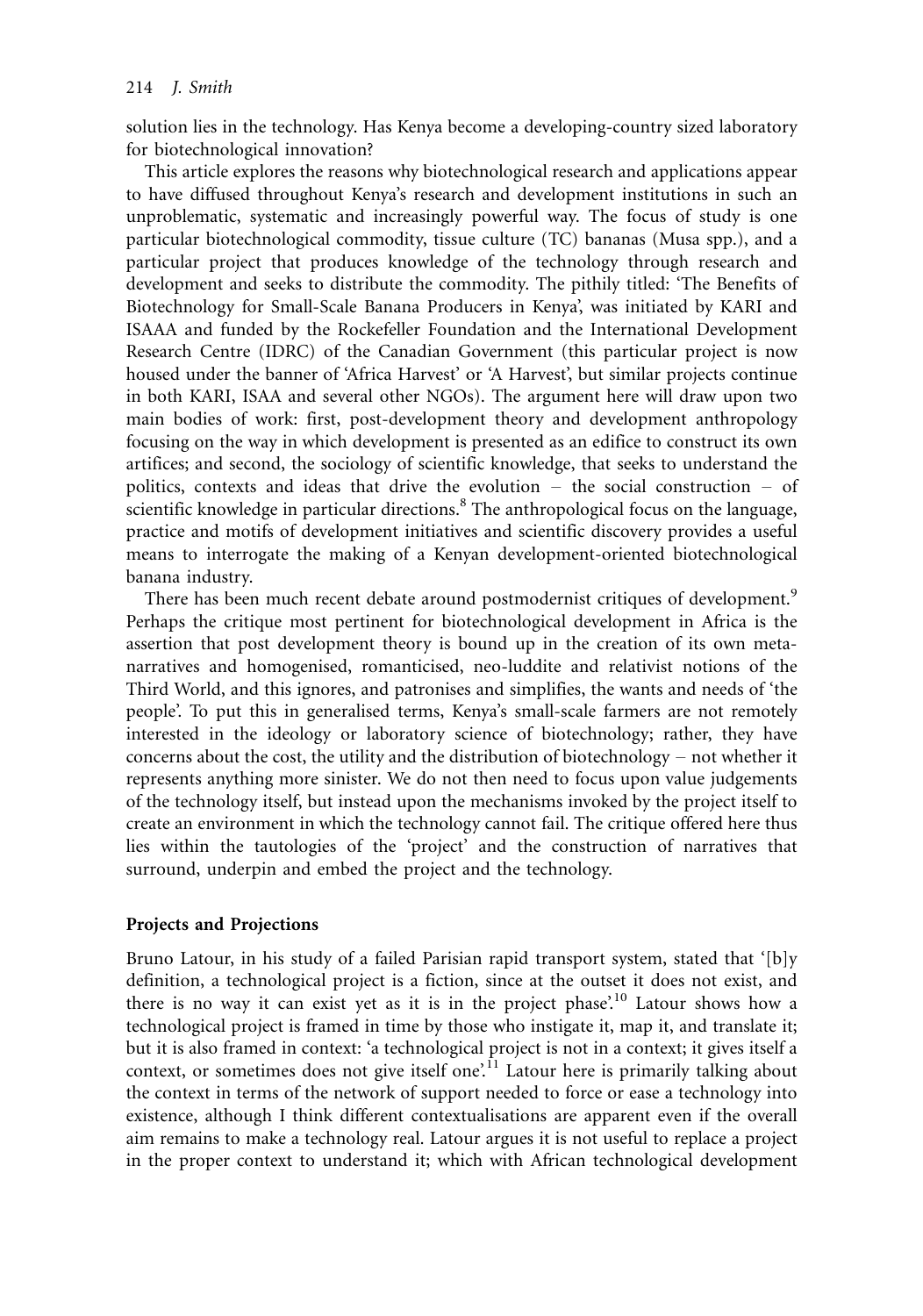might amount to little more than complaining that technologies are simply transposed into Africa with little or no thought with monotonous regularity. Rather, it is important to study the way in which a project is contextualised or decontextualised. It is within these sociologies that we can begin to unpick what drives particular ideas, developments, or particular technologies.

David Mosse draws on some of Latour's ideas in his study of agricultural projects and policymaking in India.<sup>12</sup> He interrogates the relationship between a development project and the language and practice that bookend it; in justification and in search of policy discourses:

Moreover, a development project cannot in any definitive way proclaim its own reality; this is always contingent upon outside judgements. Project reality has to be determined through the interpretive work of experts who discern meaning from events by connecting them to policy ideas and texts  $-$  logframes, project documents (and vice versa). $^{13}$ 

Arturo Escobar identified  $-$  or at least named  $-$  two important processes within the creation of policy discourses: 'institutionalisation' and 'professionalisation'.<sup>14</sup> The invention of institutions that, and the training of practitioners who, generate, transmit, stabilise and reproduce development 'truths' and policy priorities are key to the development process, and to understanding that issues of knowledge and power are central in the shaping of process of contextualisation and decontextualisation.<sup>15</sup> Professionalisation is the production of a set of techniques and disciplinary practices through which knowledges are organised and disseminated, and institutionalisation is the creation of institutions in which discourses are produced, recorded and implemented. For the former, the creation of new disciplines, such as development economics, and the training of local development experts are key. Professionalisation is the creation of epistemic communities within the field of development. For the latter, a vast array of institutional mechanisms have come into being, from the international remit of global regulatory agencies, to the myriad of small non-governmental agencies that operate 'on the ground'.<sup>16</sup> The introduction to this paper alludes to the manifestations of these processes in Kenya; 30 development agencies, over 500 researchers dedicated to agricultural biotechnological research in Kenya. Indeed, Kenya-based NGOs like the African Biotechnology Stakeholders Forum (ABSF), ISAAA and Africa Harvest exist purely to promote biotechnological uptake amongst policymakers and small-scale farmers. There are many more. Local journalists have received specialist training in writing about agricultural biotechnology. And international NGOs like Action Aid have moved their headquarters to Nairobi partly in response to the biotechnological gravity exerted by Kenya. The 'project', then, does not exist in a vacuum, it may be studied in a vacuum à la Latour, or its own internal machinations may appear to the critique to work in a vacuum, but as Mosse argues, lessons for policy and practice, data, results, outcomes are articulated and re-articulated through the project to create an environment in which the project can gestate and grow.

Professionalisation and institutionalisation intersect in the production of new types of knowledge and in the instigation of new types of activities. Knowledge based on data that has been mapped, measured and analysed is therefore conceived of as 'objective', 'rational' and 'apolitical'. This is the type of knowledge needed to make external judgements on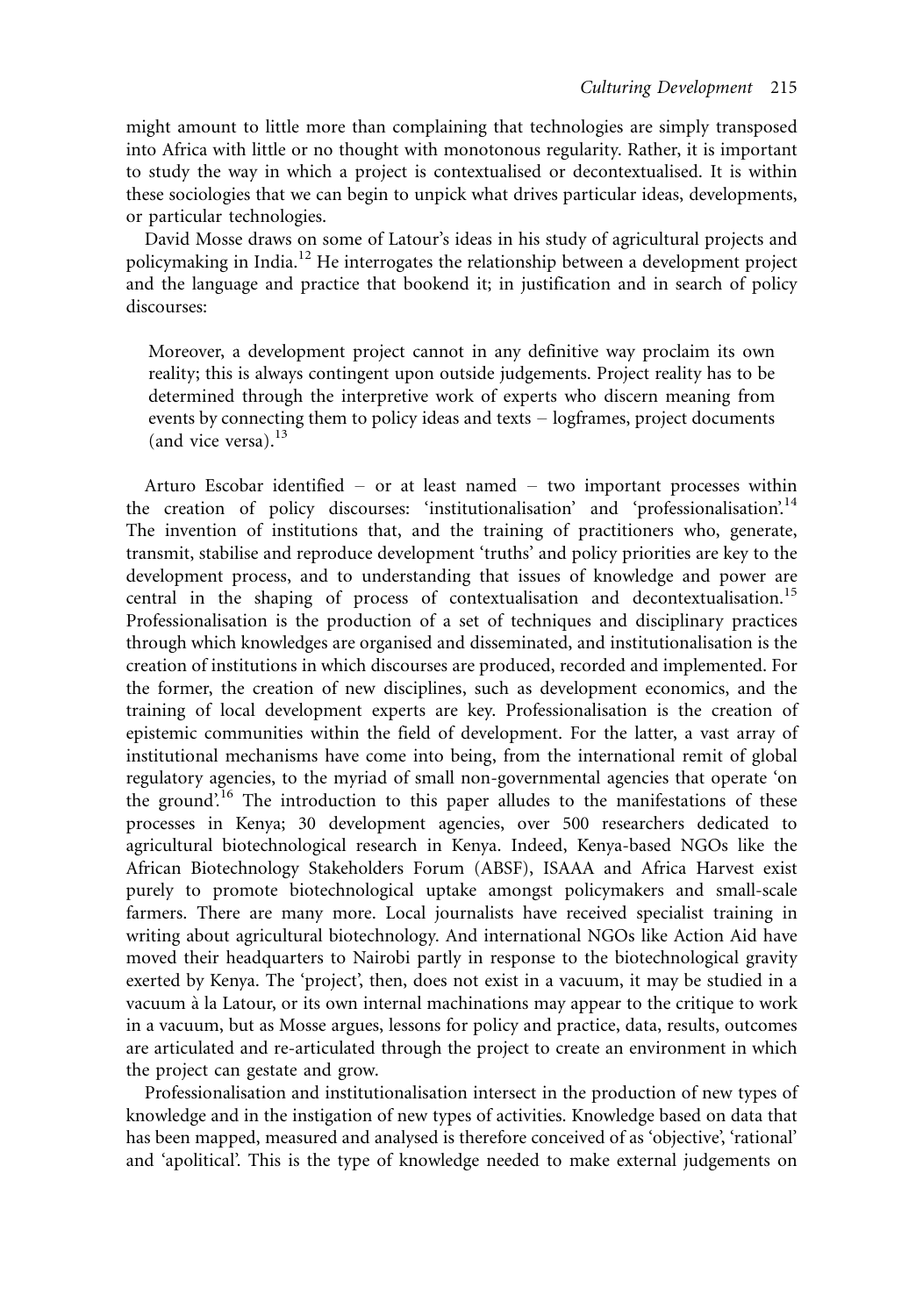## 216 J. Smith

projects, to shape project realities. This 'pure' production of knowledge has important implications for the development process, as this 'objectivity' generates the authority that permits particular kinds of development intervention, which tend to subjugate the experiences of the beneficiaries of the process within a matrix of bureaucracies, processes, techniques and objectives:<sup>17</sup>

The thoughts and actions of 'development' bureaucrats are powerfully shaped by the world of accepted statements and utterances within which they live: and what they do and do not do is a product not only of the interests of various nations, classes, or international agencies, but also, and at the same time, of a working out of this complex structure of knowledge.<sup>18</sup>

Development practitioners make decisions through their own disciplinary lens and from within their own milieu of language and practice, a process which is concurrently shaped by the very process of development itself. Thus, development remains an external process in terms of both values and interventions, despite the creation of mechanisms of participation and democracy that support it. Indeed, 'development' must to an extent remain external to itself in order to perpetuate policy and projects, ideas and activities. If there is no external element  $-$  in the form of consultants, partners, even beneficiaries  $-$  it cannot shape its own perpetuation as Mosse shows.<sup>19</sup>

James Ferguson,<sup>20</sup> in his study of the World Bank's construction of Lesotho as a development object and a dissection of why that development ultimately did not succeed as hoped remains a useful place to begin. Ferguson showed that the development process in Lesotho began by creating a particular set of 'truths' about Lesotho: it was reliant on agriculture; agriculture was in decline, and institutions were too weak to provide suitable interventions. These truths were backed up by an array of statistics, calculations and 'facts'. The construction of a target for development as 'backward' and 'in decline' is central to the full acknowledgement that development is the process that bridges the gap between the First and the Third Worlds. This sets the scene for the construction of development narratives, of particular trajectories that must be modelled. The focus is on identifying deficits that must be overcome, gaps that must be filled. This is not too dissimilar from the way the generation of technologies is understood; scientists (and this is an enormous generalisation) despite often not really noticing that people exist during their research, are quick to politically embed their research when it becomes a technology.<sup>21</sup> It is at this moment, not before, when the true act of contextualisation begins.

Thus, scientific and technological narratives are intimately tied up with development narratives. Traditional culture, and the activities culture encompasses, are painted as static and never changing, as 'preserved in the timeless aspic of tradition and custom'.<sup>22</sup> Meanwhile, in 1980, the Brandt Report stated, 'The sharing of technology is a world-wide concern ... But clearly it is most important to the developing countries, and it can even be argued that their principal weakness is the lack of access to technology, or of command of it.<sup>23</sup> Nearly a quarter of a century later, Gordon Brown expressed similar sentiments: 'In the nineteenth century you could say that it was inadequate science, technology and knowledge that prevented us saving lives. Now, with the science, technology and knowledge available, we must face the truth that the real barrier is indifference.<sup>24</sup> Scientific and technological application, then, is a pre- and co-requisite for development.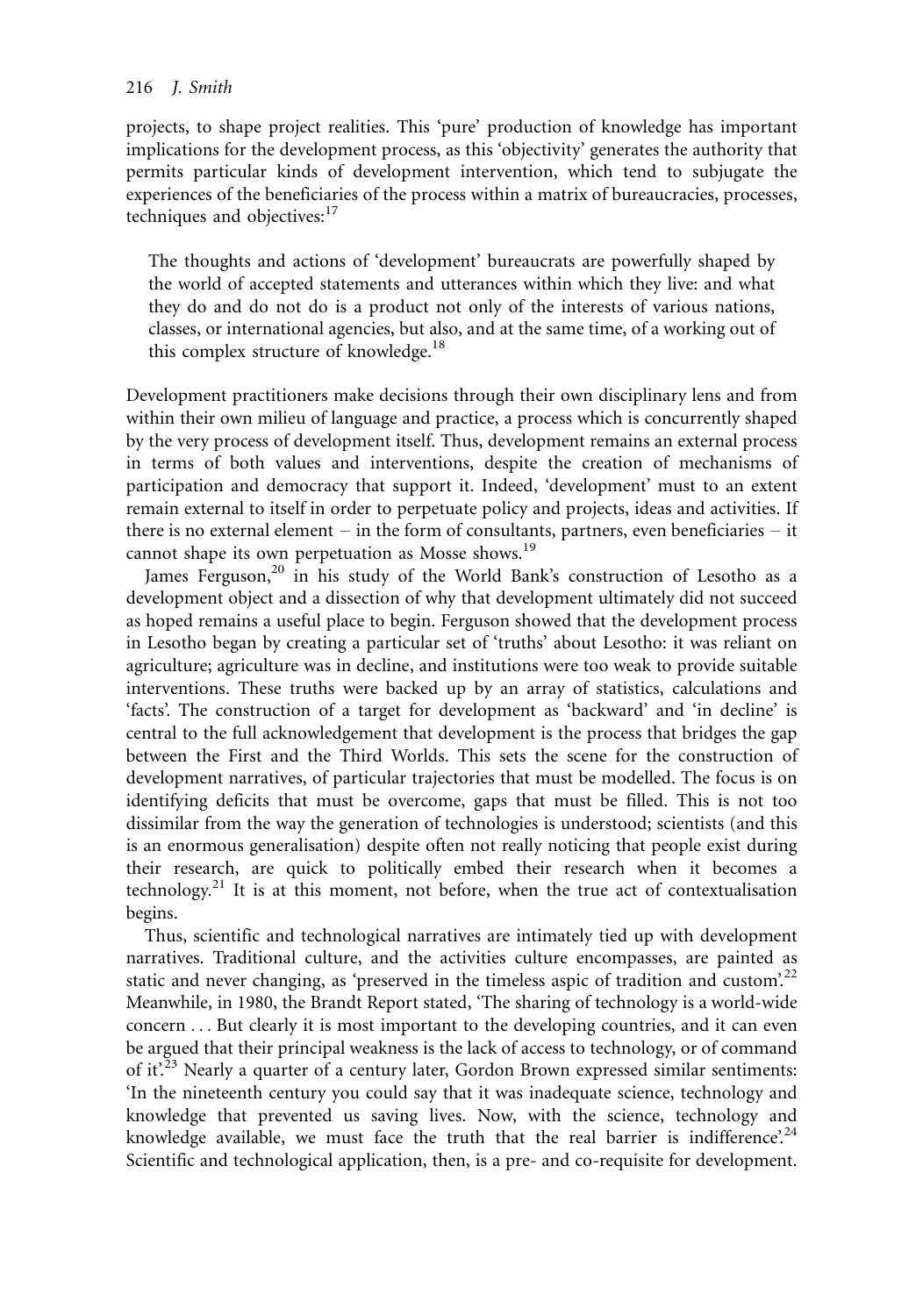The present is defined by technological research and development, and the future will be shaped by the possibilities of these new knowledges.

In sum, we can identify three ways in which contextualisation can operate with regard to technology and development. First, there are processes of decontextualisation (and even re-contextualisation) in the creation of a technology, in the framing of a project; science in becoming a technology tends not to be demand-led. Rather it is through projects, policy and donors (and at this point we should remember the externalities of expert knowledge needed to justify all) that technologies are generated. Second, there are processes of contextualisation, contextualising the project within networks of experts and institutions, within the political, in order to push the idea forward, to keep it moving: 'contextualization is fabricated and negotiated like everything else: by tying bigger and bigger pots and pans, and more of them, to the project's tail'.<sup>25</sup> Third, there is a process of contextual transposition that ferments in the background, underpinning both decontextualisation through the idea that to not have technology is to be deficient in technology, and through contextualisation, where development imperatives and the development apparatus, drive the extension and filamentation of the networks needed to make a technology exist, and commit a policy to paper. The Kenyan case study illustrates some of the steps walked to contextualise and decontextualise, and make a technology real.

#### Networks and Development Partnerships in Kenya

Kenya is relatively well served in terms of agricultural research capacity and infrastructure. Complex relational networks exist between many of the institutions engaged in agricultural research and development there. Indeed, the notion of partnership is very important to the process of producing scientific knowledge in Kenya. The idea of partnerships in relation to biotechnology in Kenya are codified in three separate ways. Within development theory, the notion of partnership has many meanings, but despite this theoretic diffusion the ideal of partnerships have become embedded in what modern development is, and ought to be. Evolutionary economists have argued that partnerships, too, are extremely important within agricultural innovation systems, partnerships and the knowledge they share and communicate have been the driving force behind a shift from exogenous to endogenous technological development. Indeed, partnerships literally are the innovation system: '[a national system of innovation] is a system or network or private and public sector organisations whose interactions produce, diffuse and use economically useful knowledge<sup>226</sup> Partnerships – or rather networks in the language of science studies - make a technology real. Without a network of support (of 'pots and pans') a technology can quickly die. The filaments of the network, for myriad reasons chose to conduct information, or insulate information, within the network. It is within this network that the impetus to drive a technology must come. If this network can drive the technology, and meet other ideals of participation and needs of partnerships, so much the better. But the primary, and most hidden, objective is to drive the technology.

Partnerships can encompass many transactions: knowledge, advice, funding, resources, political will and advocacy. Partnerships are fundamental for development yet remain poorly defined. It is perhaps easier to define partnerships by what they are not, by what they are a rejection of: a shift away from 'old-fashioned' models of development, a move away from 'top-down' approaches, a move towards accepting 'alternative viewpoints'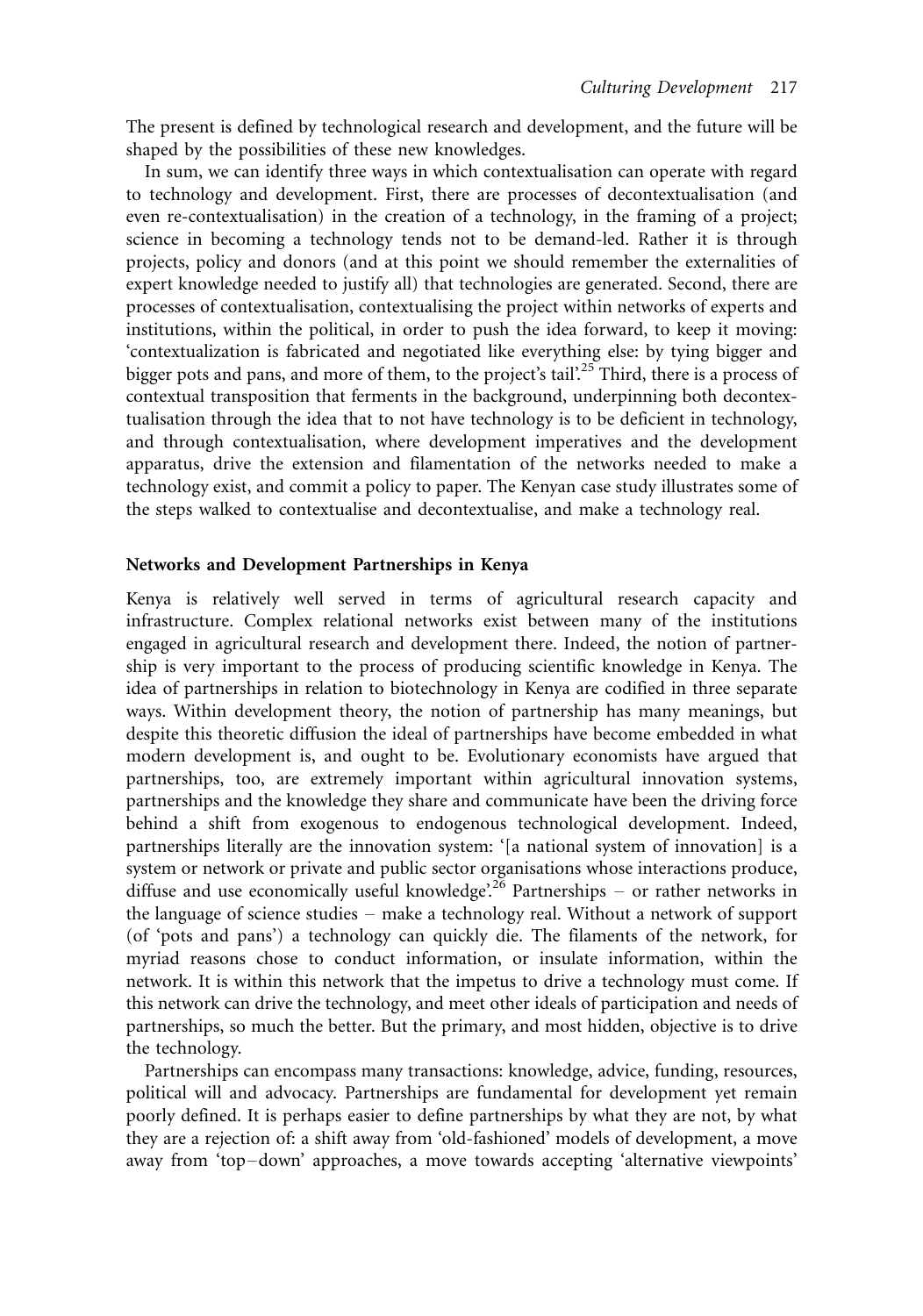and systems of knowledge and understanding.<sup>27</sup> Partnerships are a twenty-first-century way of doing things. According to the Organization for Economic Cooperation and Development:

Acceptance of the partnership model, with greater clarity of the roles of partners, is one of the most positive changes we are proposing in the framework for development co-operation. In a partnership, development co-operation does not try to do things for developing countries and their people, but with them.<sup>28</sup>

Functioning partnerships are therefore prized above almost all else in development communities. The existence of relationships with southern partners is obligatory for northern NGOs if they are to seek legitimacy and, most importantly, funding.<sup>29</sup> It is problematic to consider partnerships as real co-operation between equals given other development agendas of good governance and aid conditionality, and these development thrusts are likely to become more powerful in the near future. Power relations within partnerships are amplified by the increasingly important role played by the private sector in providing funding. NGOs, and researchers, have to market themselves as partners willing to fit into bilateral donors' development agendas and the private sector's corporate agenda. Within this context, development partnerships can be understood as resource transactions between unequal partners. Institutions are created in response to the vagaries of development policy and funding, and this is particularly clear in the biotechnology sector in Kenya. Partnerships are inherently contradictory: marketed as impartial, yet often highly political; superficially equal, yet bound up in power relations; co-ordinated by definition, yet in reality often highly fragmented; ostensibly bottom-up, but often driven by funding priorities.

The many institutions concerned with agricultural research and biotechnology in Kenya inevitably form complex partnerships given the prioritisation of partnerships by donor agencies. Partnerships also arise for another reason; they are a particularly important articulation within agricultural research and development. Experience suggests that innovation most commonly takes place at the interface of research and production 'institutions' in developing countries. A wide set of actors and institutions are involved in innovation processes, and productive relationships between these actors create linkages between formal research and the use of knowledge in economic production. Traditionally, public sector agricultural research has produced little innovation in developing countries because it was relatively isolated from economic agency.<sup>30</sup> In Kenya, for example, KARI has enjoyed relatively little success in converting research into 'products'. This realisation has resulted in KARI re-orienting its research agenda and actively pursuing partnerships across both the public and private sector.<sup>31</sup> The increasing importance of public-private partnerships, in particular, is shaping the institutional landscape quite radically.

'The Benefits of Biotechnology for Small-Scale Banana Producers in Kenya' is an example of a partnership-oriented project. Table 1 illustrates the complexity of the range of partnerships that contribute to the project. Project documentation notes:

A major strength of the project was the formation of partnerships with both publicand private-sector institutions, which helped to promote a sustainable system of technology development and dissemination. Collaboration at a local level was greatly enhanced by Kenya's strong network of NGOs, such as church and women's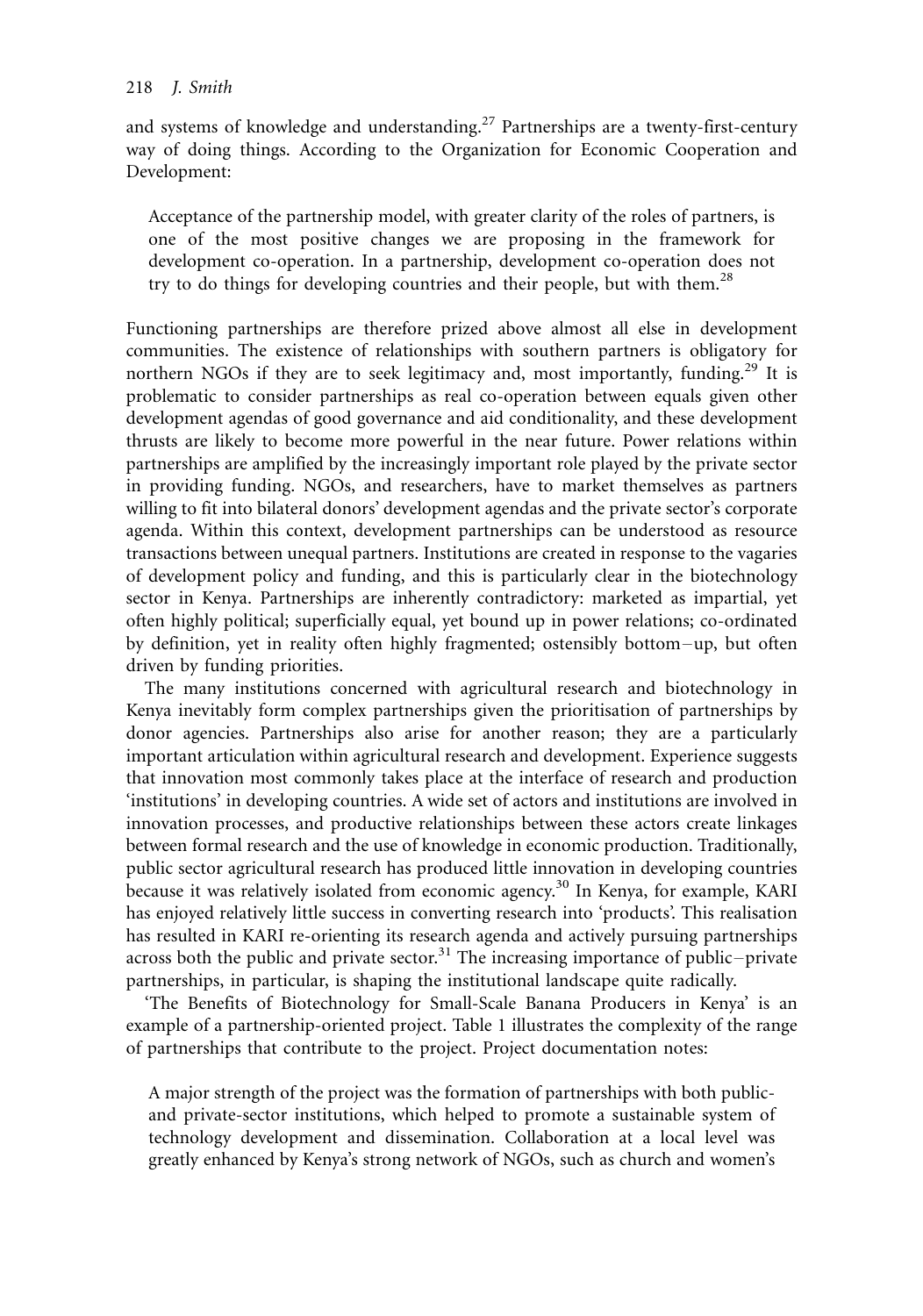| Objective                      | Institutions                                                                              | Main Output                                                                                                                                                                                         | Requirements                                                                                                   |
|--------------------------------|-------------------------------------------------------------------------------------------|-----------------------------------------------------------------------------------------------------------------------------------------------------------------------------------------------------|----------------------------------------------------------------------------------------------------------------|
| <b>TC</b> Production           | GTL, KARI, DuRoi<br>Laboratories (South<br>Africa)                                        | Selection of varieties,<br>TC production, quality<br>control and assurance,<br>training in nursery<br>management                                                                                    | Enhanced public-private<br>collaboration, stringent<br>quality control                                         |
| Strategic/Adaptive<br>Research | KARI, ATPS, ISAAA,<br>Farmer groups                                                       | On-station trials, varietal<br>comparisions, spacing,<br>agronomy, TC versus<br>sucker comparisons,<br>intercropping, training,<br>demonstrations,<br>technology diffusion                          | Appropriate<br>infrastructure and<br>policy framework                                                          |
| Distribution                   | KARI, ISAAA, CBOs,<br>Farmer groups                                                       | Distribution mechanism<br>channels - schools,<br>churches, on-farm trials,<br>markets, village leaders,<br>farmers                                                                                  | Well-designed marketing<br>plan, entrepreneurial<br>skills, and willingness to<br>participate                  |
| Links with<br>Farmers          | KARI, STPS, ISAAA                                                                         | Needs assessments<br>through PRA, varietal<br>choices, orchard<br>management, access to<br>TC plantlets, on-farm<br>trials, training, large<br>and small-scale farm<br>demonstrations,<br>financing | Participatory approach<br>geared towards meeting<br>farmer expectations and<br>aspirations                     |
| Marketing                      | KARI, ATPS, ISAAA,<br>ZEF (Germany),<br>farmer groups                                     | Socio-economics:<br>pricing, quality control,<br>distribution and training                                                                                                                          | Market structure<br>establishment,<br>post-harvest handling/<br>packaging standards                            |
| Expansion                      | Micro-entrepreneurs,<br><b>NGOs</b>                                                       | Manure application,<br>micro-irrigation,<br>Banana Grower's<br>Association, private<br>investments (e.g.<br>banana-related businesses<br>and export markets)                                        | Political and economic<br>stability, entrepreneurial<br>skills for identification<br>of business opportunities |
| Technical<br>Backstopping      | ITSC (South Africa),<br>John Innes Centre<br>(UK), DuRoi<br>Laboratories (South<br>Africa | Designing appropriate<br>field management<br>packages, commercialisa<br>tion strategy, virus<br>disease diagnostics,<br>training                                                                    | Public-private<br>collaboration,<br>networking, experience<br>sharing                                          |

Table 1. Summary of the main institutions involved in The Benefits of Biotechnology for Small-Scale Banana Producers in project adapted after Wambugu and Kiome, 2001, 9)

Key: CBOs - community-based organisations; PRA - Participatory rural appraisal; ATPS - African Technology Policy Series; GTL - Genetic Technologies Limited; ZEF - Zentrum für Entwicklungsforshung (Centre for Development Research); ITSC - Institute for Tropical and Subtropical Crop.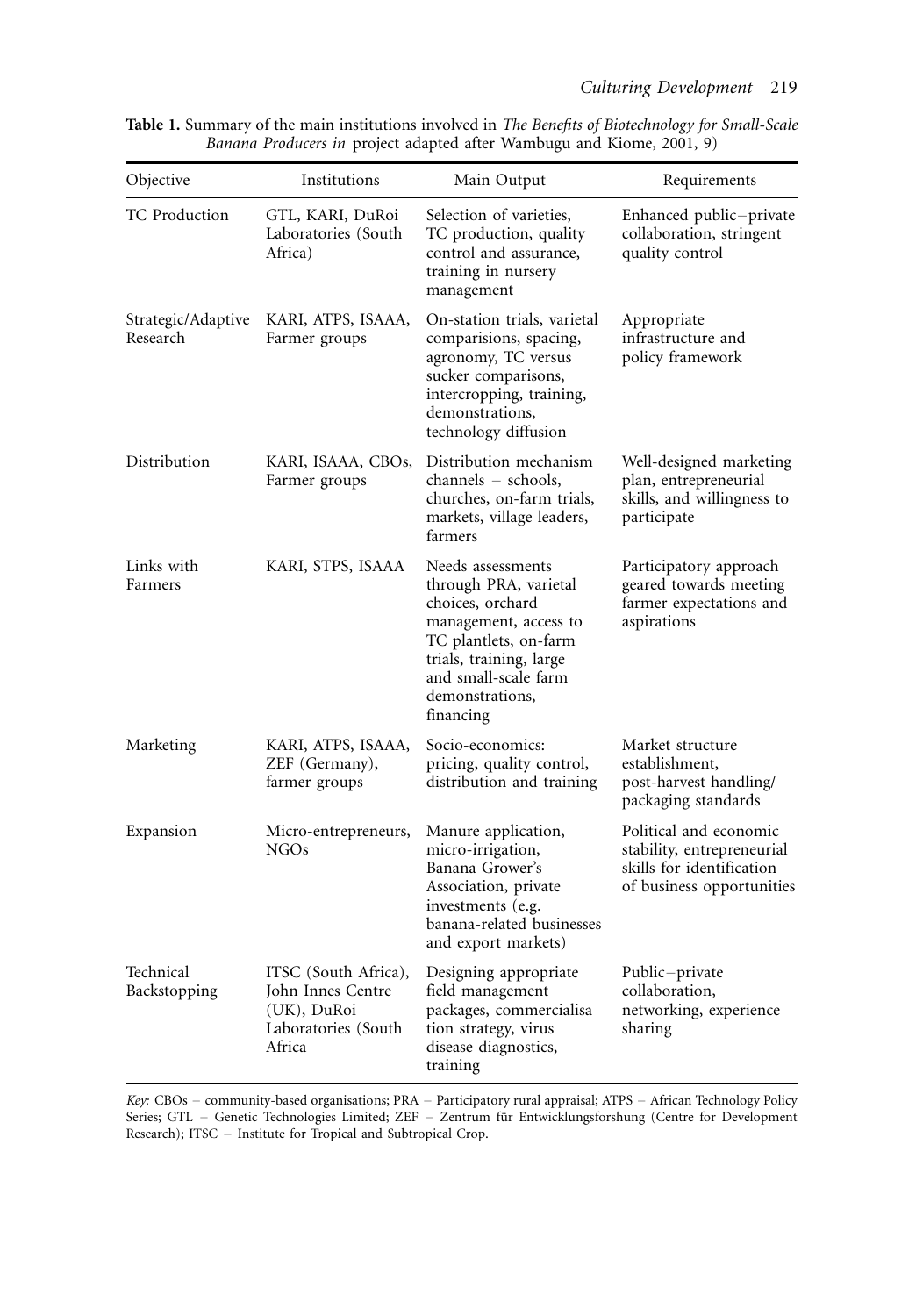#### 220 J. Smith

groups. The Kenyan tradition of harambee, or pulling together, helped farmers and researchers work together to evaluate the TC technology.<sup>32</sup>

Partnerships are in some respects a nexus for theories of development and of innovation, they are part of the dominant theoretical rationale of development, providing a warm sense of unproblematic consensus, legitimacy and a sense of co-operation, and they are an important component of new understandings of how to build agricultural research and innovation systems in developing countries.

In terms of agricultural research, partnerships lubricate the institutional landscape of Kenya at three levels, they provide the concrete range of skills necessary to produce and disseminate tissue culture bananas at one level, at another level they provide a sense of bottom-up development, of responding to farmers' needs, and of properly prioritised research. Finally, they create the network, or filiére, needed to contextualise the technology. The subsequent sections will explore how valid the second and third implications are in respect to tissue culture bananas.

#### Constructing a Kenyan Banana Industry

Bananas and plantains, which are starchy cooking bananas, are widely grown across the world's tropical regions. They are major food crops in developing countries, and bananas are also an important export crop to industrial countries ... They are particularly important in East Africa where they constitute the main staple food for about 50% of the population. In this part of the world the annual consumption reaches over 400 kg per person.<sup>33</sup>

According to Wambugu and Kiome, in their overview of 'The Benefits of Biotechnology for Small-Scale Banana Producers in Kenya' project, Africa is a major producer of bananas, contributing 35 per cent of world production.<sup>34</sup> East Africa produces over half of Africa's banana crop and it '[provides] a staple food and source of income for an estimated 20 million people'.<sup>35</sup> Two per cent of Kenya's land used for crop production is under cover of banana, an area equivalent to 80,000 hectares, predominantly under the management of small-scale farmers, who have an average banana holding of 0.3 hectares. Traditionally, banana has provided a source of income and sustenance for rural and urban populations, and 24 per cent of banana production is still used purely on a subsistence basis.<sup>36</sup> Bananas are grown over a wide range of agroecosystems, from sea level up to around 1,800 metres, generally in areas of high rainfall  $(>1000$  mm per annum). Production is generally rain-fed, as smallholders tend not to have the resources to implement systematic irrigation. Hence, drought is often a key limiting factor for production.

Banana are identified as an attractive crop for smallholder farmers for a number of reasons:<sup>37</sup> Banana is a popular food and a good source of carbohydrates, vitamins and minerals; surplus production provides a reliable source of income - contributing to household security; once a crop is established, harvesting is essentially continuous throughout the year; under optimum conditions, banana can outperform many other crops in terms of yield per hectare; banana is suitable for intercropping and provides soil stability and shelter for other plants. Yet, despite the many advantages of banana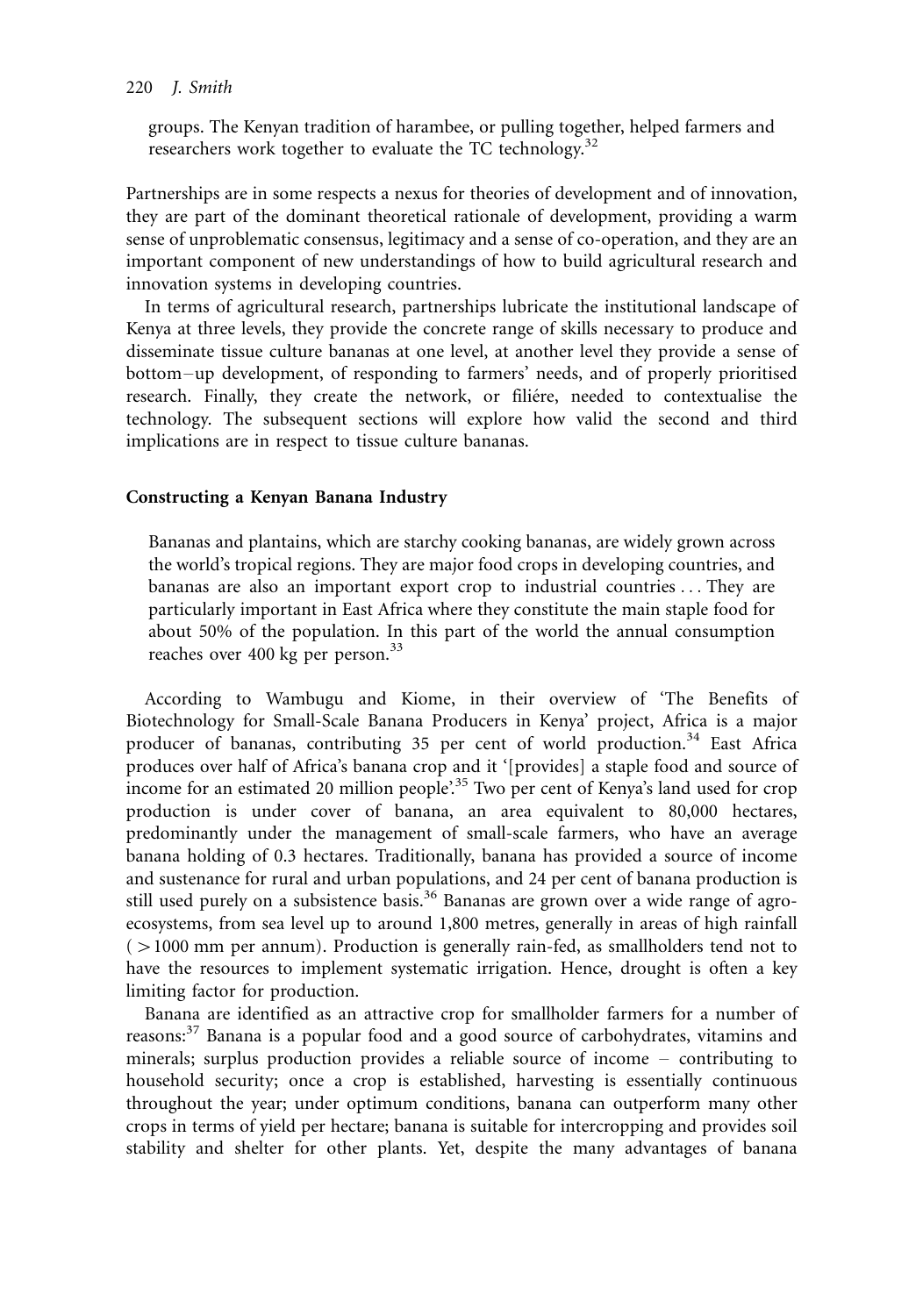production, the majority of rural households only cultivate very few banana plants. Banana is almost never the primary crop and, in fact, agriculture as a whole is usually only one of several livelihood activities that a household engages in. However, Matin Qaim, in his socio-economic assessment of banana biotechnology, which formed part of the project, notes that his household survey data indicates that 90 per cent of households mentioned they are active in at least ten different enterprises, he lists the production of different grains, starchy root crops, fruits, vegetables and livestock keeping as some of these activities. It is interesting Qaim chooses only to list on-farm activities, and does not mention remittances, labour and micro-enterprises as key activities. A Department for International Development (DfID) study of ten deep rural villages in western Kenya shows that agricultural activities contributed a mean of only 32.2 per cent in terms of overall household income. Even in the poorest income quartile agriculture only 64.8 per cent of income was derived from agriculture.<sup>38</sup> This rural income pattern has been observed across Kenya for at least the past ten years.39 Empirical evidence shows that the notion of Kenyan rural households relying purely on agricultural production is outmoded. To emphasise the reliance of rural households on agriculture is one of the central tenets of development. Ferguson showed in his Lesotho case study how the World Bank chose to present Lesotho as a 'traditional subsistence peasant economy' when this was clearly not the case, it did however provide justification for the implementation of the World Bank's array of rural development initiatives.<sup>40</sup>

Even if one accepts the 'undue rural reliance on agriculture' thesis, it is clear the banana is not an important crop within the majority of agricultural systems. Far from 'constituting the main staple food for about 50% of the [East African] population' as the International Institute of Tropical Agriculture (IITA) suggests,<sup>41</sup> data from the Food and Agriculture Organisation of the United Nations (FAO) indicates that the mean nutritional contribution of bananas in Kenya has been in the order of  $11-12$  calories per capita per day over the past 25 years (Figure 1). Furthermore, mean consumption per capita in East Africa is less than a tenth of what the IITA suggests. Qaim implicitly hints at this more realistic figure himself when he indicates that: 'nearly every rural household has a couple of banana plants<sup>242</sup> It is likely that the poorest percentiles of rural households



Figure 1. Banana consumption in Kenya,  $1975-2001$  (calories/per capita/per day)(FAOSTAT data, 2003).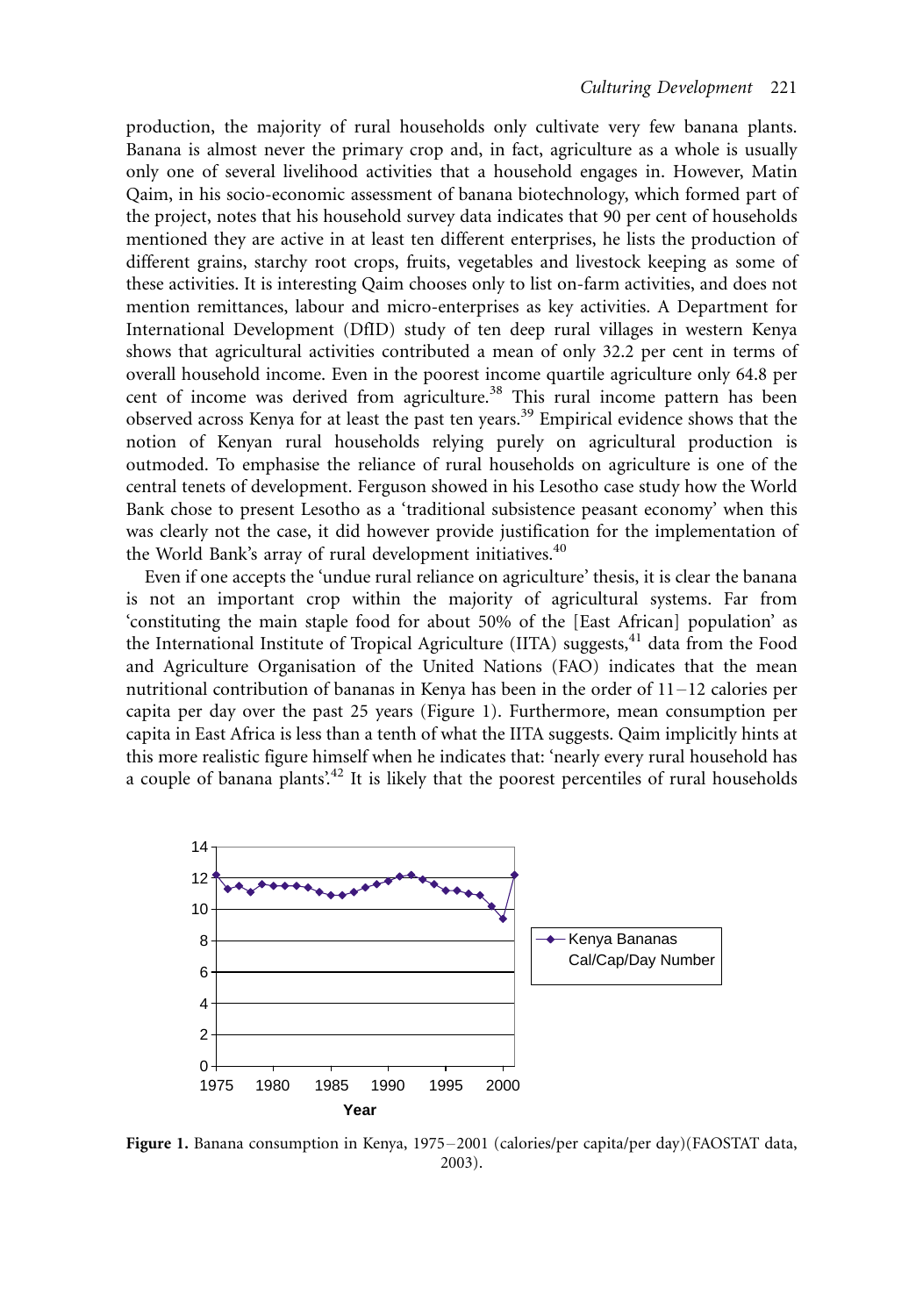consume proportionately more bananas than the FAO figure, but it appears highly unlikely that the banana forms the main component of either their diet or their income.

It seems that the project's premise that the banana is an important crop for rural development, food security and income generation in Kenya appears to be based on poor data. There is little or no evidence from either empirical or statistical data that: first, the banana is a staple crop: second, that is provides a cash income for small-scale producers: and third, that is provides an important calorific contributions to rural peoples' diets in Kenya. It appears much more thorough preliminary research should have been conducted to identify the scope, nature and importance of the banana to small-scale households in Kenya. The data as presented significantly and systematically overstates the importance the banana to rural livelihoods in Kenya. This has serious implications for the relevance of, and impacts of, the biotechnology banana innovation system in Kenya.

Having constructed the Kenyan banana sector as fundamental to food security, rural livelihoods and poverty alleviation the next stage of the development discourse of the banana in Kenya is to create a 'crisis narrative', a situation that is inexorable, inevitable and above all cannot be managed with the existing portfolio of development interventions. In East Africa, the narrative suggests that banana production has declined over the past twenty years. Wambugu and Kiome state: 'But the decline in the production of the banana over the past twenty years has had a major impact on food security, particularly for subsistence farmers, and bananas have become an expensive item that many low-income groups can no longer afford.<sup>43</sup> This narrative prevails in a whole range of literature supporting biotechnological development in Africa. DeVries and Toennisessen, for example, highlight sharp yield declines in Rwanda and Uganda over the past 17 years, indicating that mean annual yields have decreased from 11 t ha $^{-1}$  in 1970 to less than 6 t ha $^{-1}$  in 1997 in Rwanda, and 8 t ha $^{-1}$  in 1970 to less than 6 t ha $^{-1}$  in 1997 in Uganda. These data are not sourced.<sup>44</sup> There is indeed a gamut of literature referring to progressive banana yield declines in East Africa, all cited by biotechnologists.<sup>45</sup> Figure 2



Figure 2. Hg/Ha yields of bananas in selected east African countries, 1975-2003.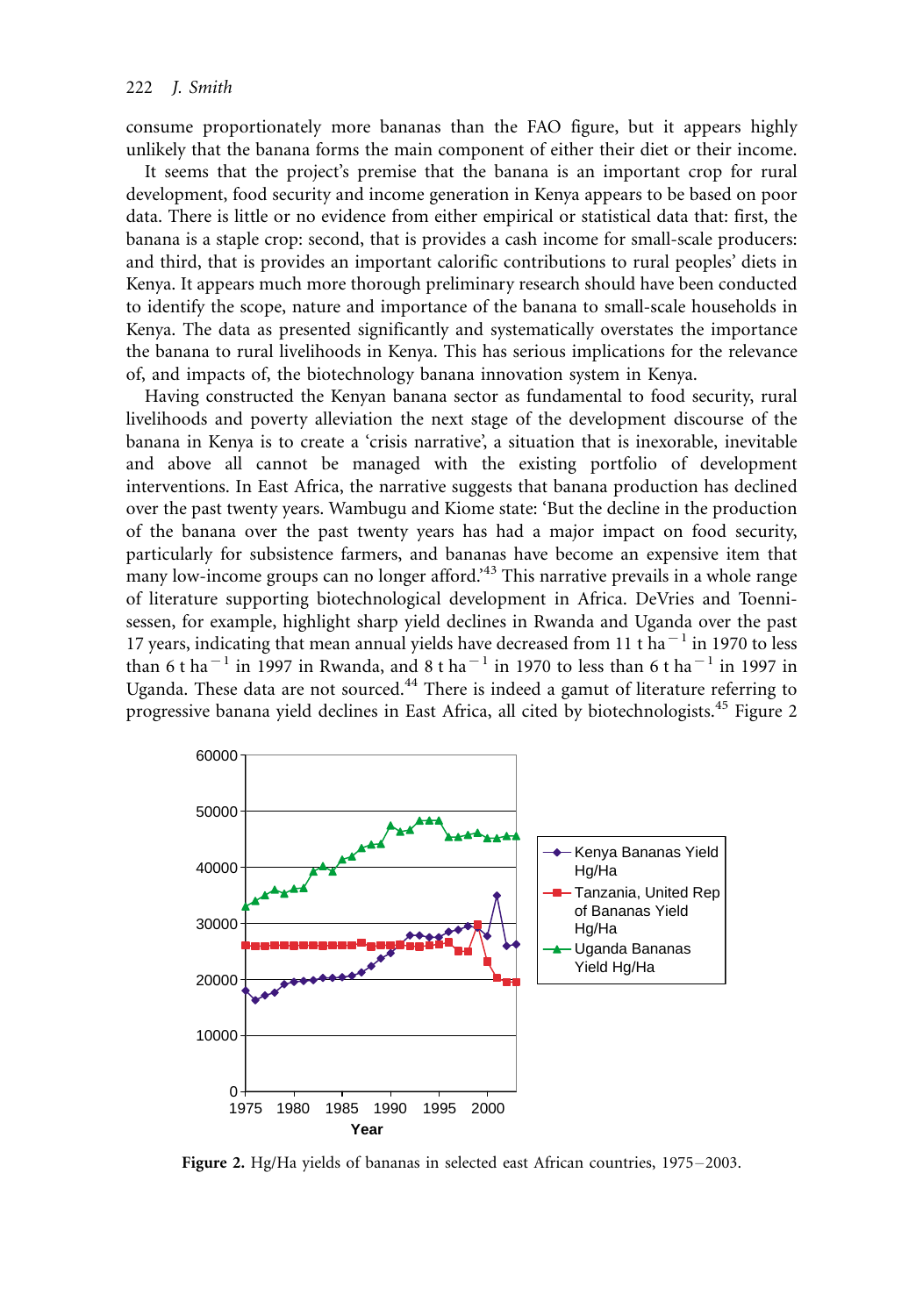

Figure 3. Area of harvested bananas in Kenya (Ha), 1975–2003 (FAOSTAT data, 2004).

indicates FAO time series data of mean annual yields for Kenya, Uganda and Tanzania between 1975 and 2003. It is clear there is no discernible decrease in banana yields over the past 20 years, except possibly in Tanzania. In fact, if anything, there has been a significant increase in yields in Kenya and Uganda over that period.<sup>46</sup>

It appears the progressive yield declines, which are not measured, referenced or sourced in any of the literature concerning the project, or any of the other biotechnology banana initiatives in Kenya, have little or no statistical or empirical basis. Furthermore, the 'decline' in banana yields in Kenya does not appear to have created the stagnation in banana production that has led to higher urban prices that the literature suggests.<sup>47</sup> Figure 3 suggests that the amount of land covered by banana production has remained constant or even increased over the last 25 years. It appears the crisis narrative of rapidly decreasing banana yields, brought about by the 'infestation of the nation's banana orchards with pests and diseases' is not as serious an issue as the data would suggest.<sup>48</sup> Nevertheless, the data presented by the researchers behind the projects  $-$  and other similar projects  $-$  had the veneer needed to gain access to the development funding necessary to run the project. It is at this point the commonalties behind the development apparatus and the innovation system become most apparent. The creation of a particular narrative banana production in Kenya and East Africa, backed up by the products of the scientist, statistician and the economist was attractive enough to interest development agencies such as the Rockefeller Foundation and the IDRC. A concrete problem had been identified mapped and measured, and a technical solution was offered. The data had created a partnership between the development agency and the scientist. An innovation system was the result.

### Tissue Culture Bananas in Kenya

The narrative of decline in banana production discussed above has been attributed to a number of factors. According to Wambugu and Kiome these include:<sup>49</sup> lack of clean planting material; pests and diseases; lack of awareness amongst farmers of the technology available to improve yields and control pests and diseases; low levels of management; and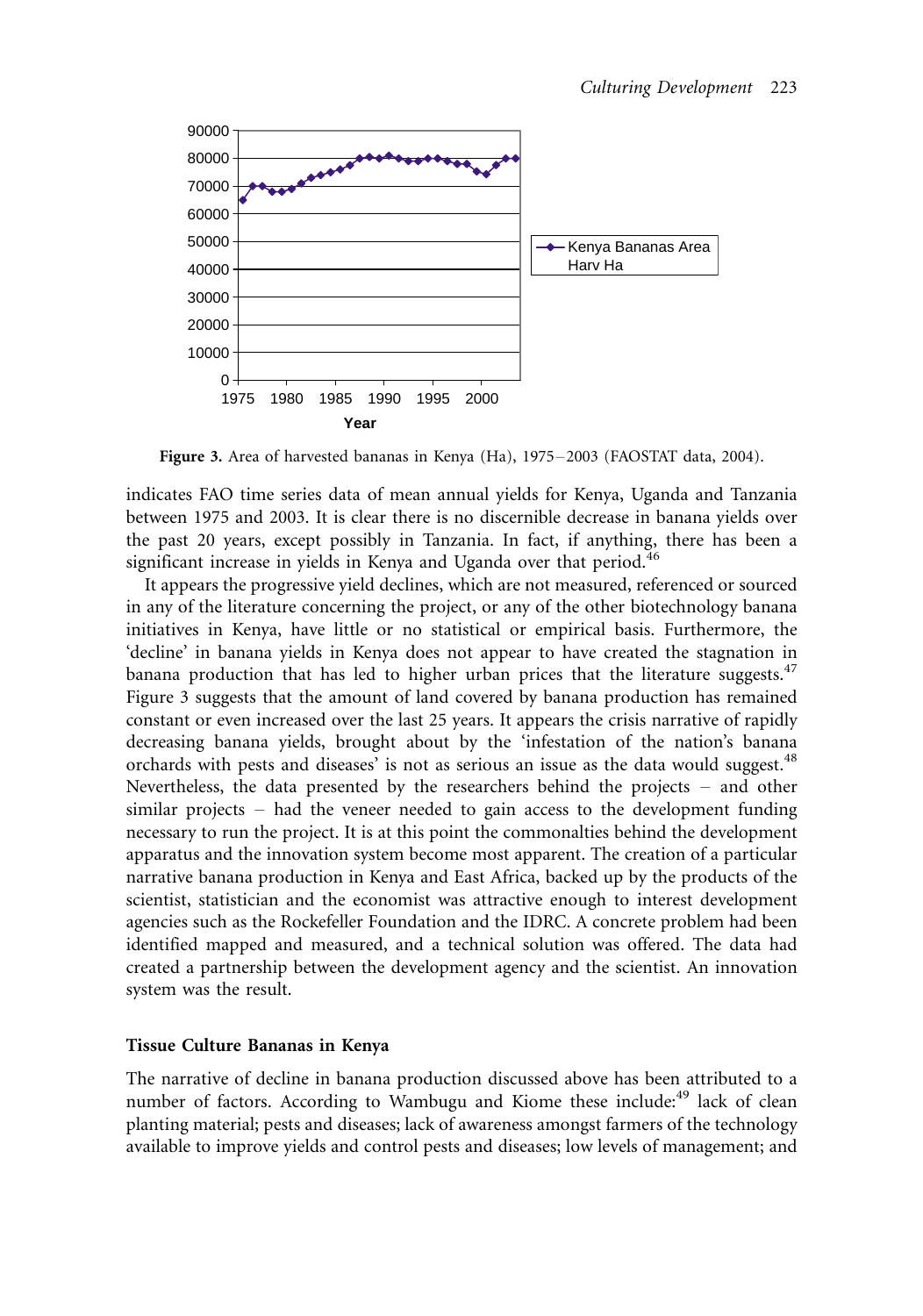| Pests                                                | <b>Diseases</b>                                                                                                                                                                  |
|------------------------------------------------------|----------------------------------------------------------------------------------------------------------------------------------------------------------------------------------|
| Weevils<br>Cosmopolites sordidus                     | Fusarium wilt (Panama disease) Fusarium<br>oxysporum f. sp. Cubense                                                                                                              |
| Nematodes Radopholus<br>similes Pratylenchus goodeyi | Cigar-end rot Verticillum theobromae<br>Trachysphaera fructigena<br>Black sigatoka leaf spot<br>Mycosphaerella fijiensis<br>Yellow sigatoka leaf spot<br>Mycosphaerella musicola |

Table 2. Principal pests and diseases affecting Kenya's banana orchards (after Wambugu and Kiome, 2001)

decline in soil fertility. Wambugu and Kiome then assert that the recent decline in yields can largely be attributed to the infestation of Kenya banana orchards by pests and diseases (see Table 2). They provide no empirical evidence for this assertion. They state that disease infestations are perpetuated by small-scale farmers' practice of using suckers from existing plants to grow new ones.<sup>50</sup> The existing plants may be possibly diseased and new stems will be affected by these diseases as they mature. A more systematic analysis of why banana yields are poor should probably have focused on a broader range of issues. For example, only 51 per cent of small-scale farmers provide any inputs at all, despite the fact the use of irrigation and manure are widely acknowledged as crucial to maintaining optimum yields.<sup>51</sup> Some reasons why inputs are not more widespread are highlighted, focusing in particular on a lack of farmers' knowledge in using farm chemicals and superstitious beliefs about the use of fertilisers on banana plants. Reference is also made to farmers 'liquidity constraints', presumably meaning they cannot afford, or do not believe the benefits outweigh the costs of, utilising more sophisticated management techniques. Possibly some households just like having a few banana plants nearby for occasional consumption.

Disregarding a more detailed analysis of constraints on banana production, the project focuses on a lack of clean planting material, pests and diseases, and a 'lack of awareness amongst farmers of the technology available to improve yields and control pests and diseases'.<sup>52</sup> The use of tissue culture techniques to produce banana plantlets operates on the premise that Kenyan farmers' practice of using disease-infected sucker material for propagation is the main constraint for improving crop's yield performance. Laboratorybased micropropagation techniques provide disease-free planting material. This results in increased banana productivity. One of the advantages of tissue culture is that it is a relatively simple biotechnological technique. Table 4 highlights some of the advantages and disadvantages of tissue culture technologies and their application to bananas. It has been used since the 1980s in South Africa, for example. Jomo Kenyatta University of Agriculture and Technology began the micropropagation of banana in Kenya in 1995, with the help of World Bank funding. The aim of the project analysed in this paper is to scale up this production to provide large amounts of tissue culture plantlets to small-scale farmers. It aims to do this by building and upgrading national banana tissue culture capacity and establishing viable biotechnology distribution channels. Several international donors, development agencies, Kenyan universities, NGOs and parastatals are involved in projects of this type in Kenya. For widespread technology adoption to occur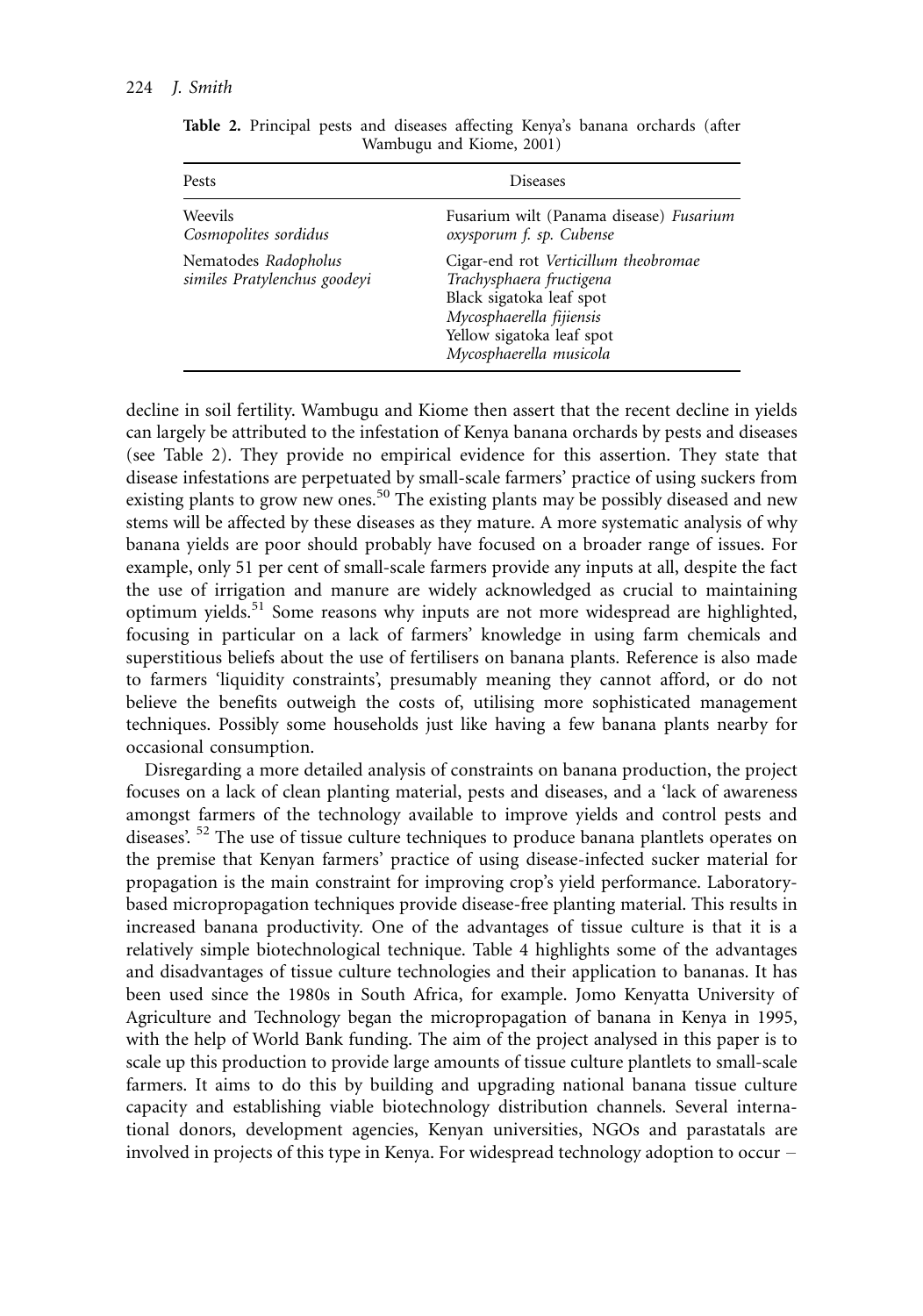especially amongst small-scale producers - the project envisaged the creation of institutions and capacity building for technology dissemination. There are further plans to extend the technology to Uganda and Tanzania, where it is claimed similar problems with the banana sector exist.

It is important to closely examine the advantages and disadvantages of tissue culture banana technologies given the large amount of resources deployed, and the plans to increase capacity across the East African sub-region. It is clear that the technology helps to eliminate the passing on of pathogens from one generation to the next by eliminating unclean planting material as the main vector. The issue regarding the improved yields of tissue culture banana over traditional sucker material is not quite so clear-cut, however.<sup>53</sup> A South African study from the early 1990s indicates that TC material boasts a yield advantage of around 20 per cent in the first year, then decreases yearly though still boasting measurable greater yields after the third year.<sup>54</sup> These yield increases appear similar to a range of other studies.<sup>55</sup> Perhaps surprisingly, given the aims of the project, there is only one mention in all the documentation of results of a comparison of tissue culture versus conventional sucker banana. The yield difference at one of the field test sites owned by KARI was 19 per cent greater in the tissue culture banana over one growing season (Table 3). It is a pity that several years into the project there is not more published data on yield comparisons, from field trials or from on-farm studies.

The issue of good quality data on yields is fundamental for any assessment of the utility and appropriateness of tissue culture banana production. Tissue culture banana plantlets are relatively expensive (about US\$1.50 per plantlet at the time of writing) and have to compete with traditional suckers that are obviously free. Therefore, tissue culture banana technologies need to conclusively prove they are worth investing in. The available data do indicate that tissue culture bananas at least initially outperform conventional suckers. There has been, however, little attempt to assess the on-farm realities of tissue culture banana adoption and production.<sup>56</sup>

Despite little dissemination of post ante data, given the fact most tissue culture projects  $-$  including the project under analysis  $-$  are in preliminary scaling-up phases where the aim is to attract extra funding to multiply production and dissemination of the technologies, significant attention was paid to constructing forward-looking ex ante studies of socio-economic benefits of tissue culture technologies. Qaim's assessment of the impact of banana biotechnology in Kenya, in particular, focused on ex ante analyses of the socio-economic impacts of tissue culture technologies for small-scale farmers.<sup>57</sup> Qaim acknowledges that small-scale farmers are unlikely to be willing or able to adopt the full range of management instruments needed to fully realise the extra productive potential of tissue culture banana plants. Experience shows that small-scale farmers tend to be selective about the array of management options they use when they adopt new technologies.<sup>58</sup> It does not appear possible to unproblematically juxtapose the results from Kenyan optimised field trials into analyses of small-scale farmer benefits. Therefore,

Table 3. Comparison of TC versus conventional sucker at National Horicultural Research Centre – Thika, central Kenya. (after Wambugu and Kiome, 2001).

|                      | Days to harvest | Yield (t/ha/year) |  |  |
|----------------------|-----------------|-------------------|--|--|
| Tissue culture       | 341             | 49.9              |  |  |
| Conventional suckers | 414             | 41.9              |  |  |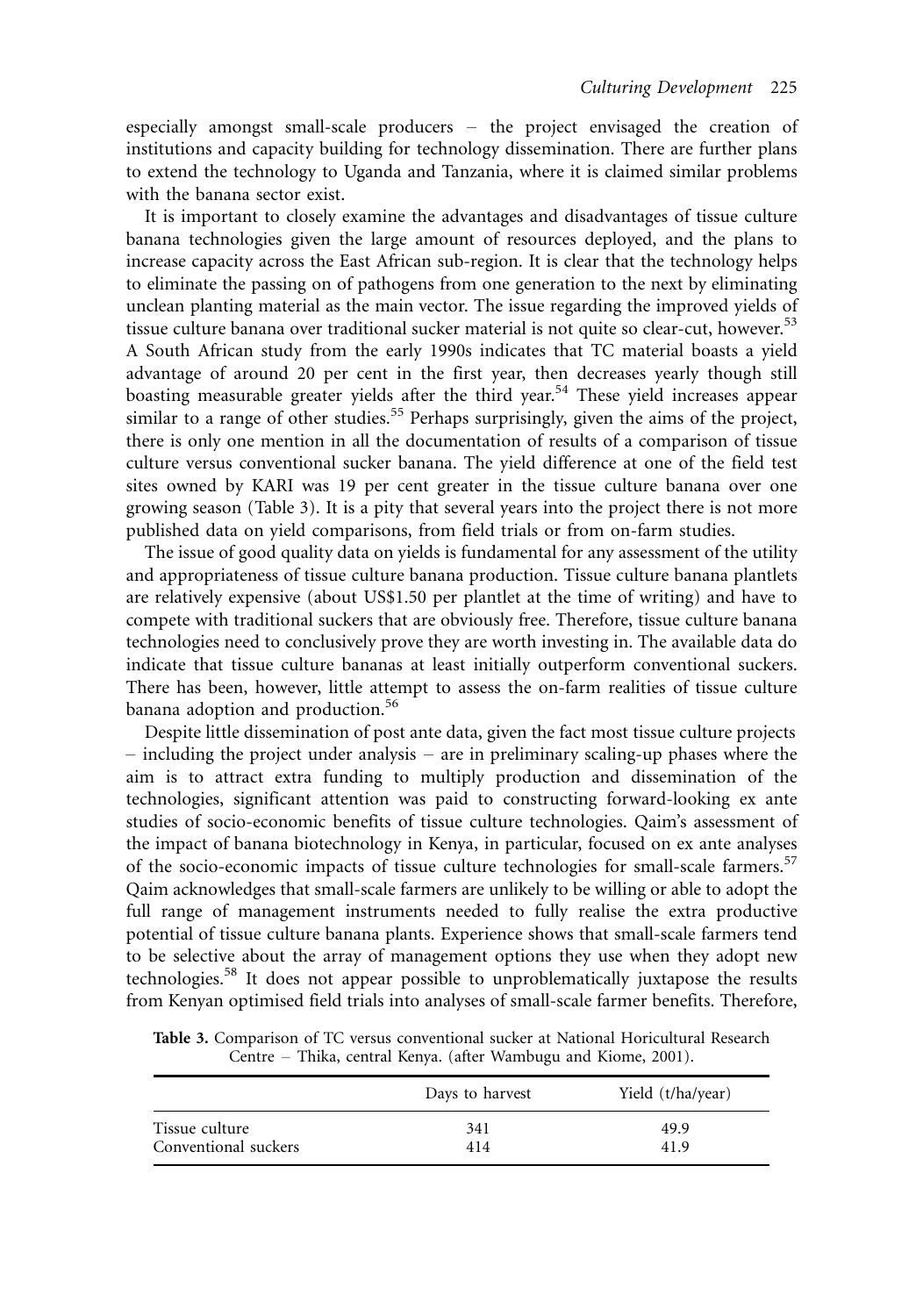| Advantages                                                                                                                                                                                                                                                   | Disadvantages                                                                                                                                                                                                                               |  |  |  |
|--------------------------------------------------------------------------------------------------------------------------------------------------------------------------------------------------------------------------------------------------------------|---------------------------------------------------------------------------------------------------------------------------------------------------------------------------------------------------------------------------------------------|--|--|--|
| TC plantlets are free of most of the pests and<br>diseases that exist in Kenya, notably weevils,<br>nematodes and fungi.                                                                                                                                     | TC planting material has a higher price<br>compared to conventional suckers. This implies<br>a high cash outlay for the adoption of the<br>technology.                                                                                      |  |  |  |
| Yield performance of TC plantlets is superior<br>to clean conventional sucker material.<br>According to a South African study yields are<br>20 per cent higher in the first year, then<br>slightly decreasing, but still measurable after<br>the third year. | TC plants require more care and improved<br>management. TC plants have no nutrient<br>reserves when planted and external stress is<br>particularly harmful. Fertilisation, weeding and<br>sufficient water supply are crucial to TC plants. |  |  |  |
| In vitro plantlets are uniform and this may<br>simply orchard management compared to<br>conventional material. However, uniformity<br>decreases over time, meaning this is not a<br>long-term advantage.                                                     | Tissue culture procedures remove most<br>pathogens, but not viruses.                                                                                                                                                                        |  |  |  |
| Experience with TC techniques and the<br>establishment of efficient germplasm<br>distribution channels are also preconditions for<br>progression to more advanced biotechnologies.<br>For example, transgenic banana varieties.                              | There is an increased risk of mutant with TC<br>bananas. Mutations such as dwarfing or other<br>undesired morphological features decrease<br>yields. Mutation rates can reach 50 per cent.                                                  |  |  |  |

Table 4. Advantages and disadvantages of tissue culture bananas

it is surprising to examine the results of Qaim's ex ante analysis (Figure 4). The analysis segregates the mean annual yields into three classifications of farm size: small-scale  $( $0.5$  acres), medium-scale (between 0.5 and 2 acres of bananas), and large-scale$ (plantations bigger than 2 acres). The analysis assumes all the recommended management techniques are adopted.<sup>59</sup> Table 5 illustrates the conclusions from the ex ante analysis. Small-scale producers appear to increase their yield by 150 per cent, mediumscale producers by 132 per cent, and large-scale producers by 93 per cent. Given the only published data on tissue culture versus traditional suckers is from a one-year field trial held at a research station in South Africa that showed a 19 per cent increase in yield which is likely to decrease from the third year onwards, the optimism embodied in Qaim's ex ante analysis appears unduly optimistic. The analysis ignores not only the available data but also empirical experience that suggests small-scale farmers do not adopt whole packages of technologies. This oversight circumvents the need to acknowledge that the project has only assessed tissue culture yields in optimum conditions.

In one further respect one might argue that the analysis is rather more than simply optimistic. When one unpicks what is meant by optimum management conditions one realises that this includes planting twice as many TC plantlets per hectare than one would plant traditional plantlets. This is not clearly stated in the document. The rationale for this is that TC plantlets are more prone to suffering from environmental stress as they develop and increasing planting density provides some collective protection from the elements. This also, of course, serves to automatically double TC banana yields per hectare which does make the optimistic projections regarding yield increases described above less optimistic and certainly does the promotion of the project and the technology no harm at all. Increasing planting density also serves to place increasing pressure on land and labour, two 'externalities' not considered in the analysis.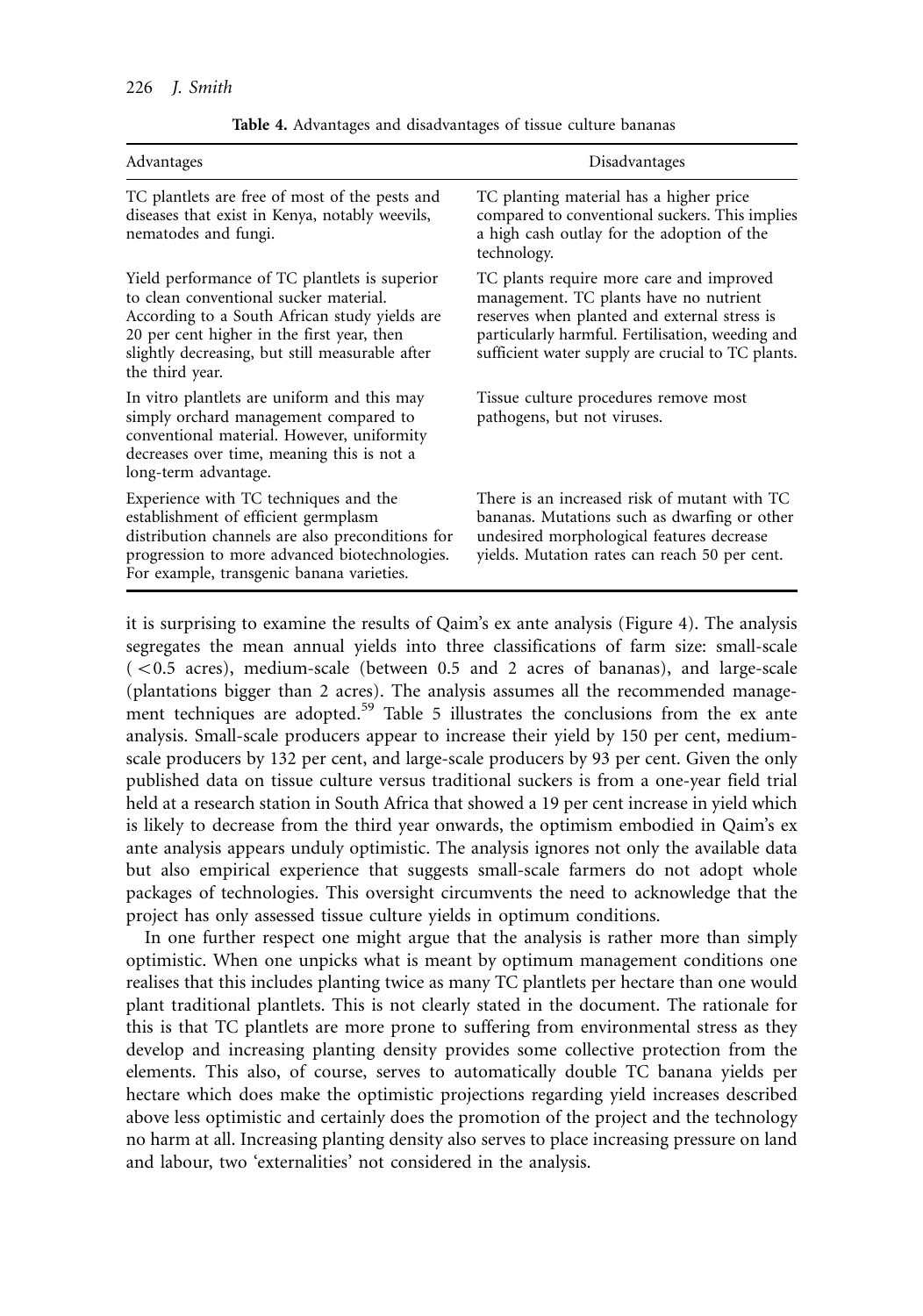

Figure 4. Estimated banana yield curves over a 14-year plantation cycle without and with the use of TC technologies (after Qaim, 1999).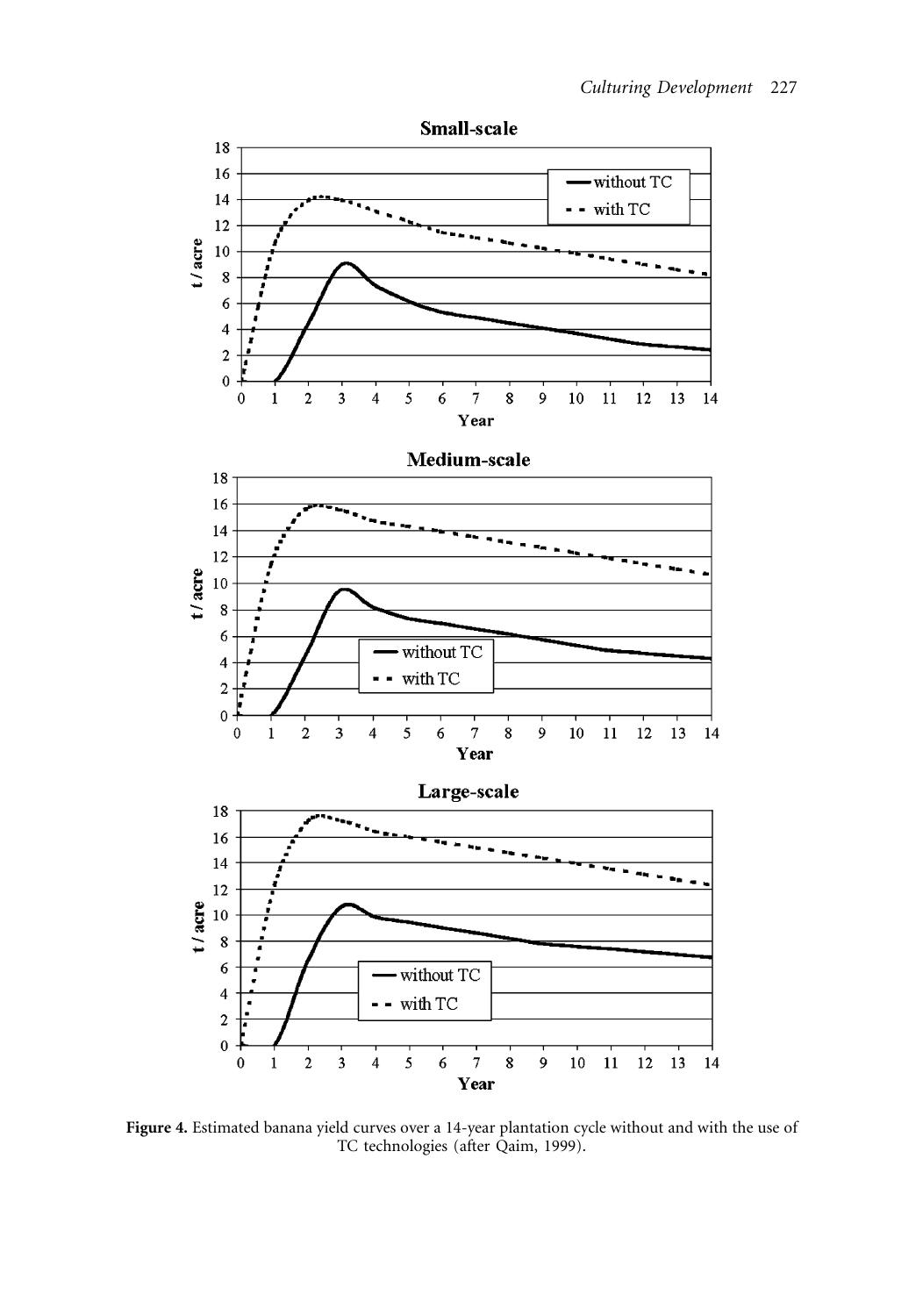|                             | Small-scale |         | Medium-scale |          | Large-scale |        |
|-----------------------------|-------------|---------|--------------|----------|-------------|--------|
|                             | Without     | With    | Without      | With     | Without     | With   |
| Cost Annuity (Ksh)          | 5996        | 13815   | 7258         | 15 7 7 4 | 9992        | 19 159 |
| Average Yield (t)           | 4.35        | 10.89   | 5.62         | 13.03    | 7.57        | 14.61  |
| Income Annuity (Ksh)        | 23774       | 60853   | 29 3 12      | 71 744   | 38 002      | 78388  |
| Return per labour-day (Ksh) | 929         | 1251    | 904          | 1 2 7 1  | 858         | 1211   |
| Per unit cost (Ksh/t)       | 1313        | 1 2 0 6 | 1 2 9 2      | 1 1 7 5  | 1357        | 1280   |

Table 5. Average banana cost and income figures without and with the use of TC technology (per acre) (after Qaim, 1999, 17)

Source: Author's calculations based on the interview survey (1998).

This ex ante study forms an important part of the overall project and has been influential in 'proving' that small-scale farmers can in fact benefit from 'biotechnological' products.<sup>60</sup> The use of ex ante studies without the application of post ante studies to test the analysis seems to be a fundamental omission in the data analysis of 'The Benefits of Biotechnology for Small-Scale Banana Producers in Kenya' project. It is an omission that allows the tacit creation, publication and dissemination of overly optimistic data on the positive impacts of the technology. Indeed, it appears that whenever there was a choice to be made about how to analyse, present and describe data a course of action was chosen that would present the TC banana in the best light. For example, increasing yields due to TC banana production will lower prices in urban markets easing food insecurity, yet when it comes to analysing the benefits of increased production for producers no attempt is made to factor in the impacts of increased supply on prices and consequently profits. This would seem to serve the interests of the scientist and the project, not necessarily the needs of the small-scale farmer or urban consumer. There are several other examples of similar instances but this example is illustrative, I think.

#### Contexts, Realities, Networks

'The Benefits of Biotechnology to Benefit Small-Scale Banana Producers in Kenya' project is about momentum; the technology must be cajoled into existence, inertia must be overcome, innovation must be smoothed. 'Technological projects become reversible or irreversible in relation to the work of contextualisation<sup>',61</sup> Contextualisation shapes realities and forms networks that voice a demand, a need, for the technology. Meanwhile, the project, beholden only to its own criteria of success and failure, becomes a tautological object that can only be unlocked by experts. Momentum is generated in matrices of contextualisation and decontextualisation, framing and interpreting.

The case study of tissue culture bananas in Kenya is illuminating at a number of levels. Superficially, it represents a typical development narrative in terms of the ways in which a development object is created and de-politicised through the deployment of 'facts', creating the space for a particular intervention and creating a technological momentum. The case study displays traits of subduing culture and place within its analysis, of using data and knowledge of varying quality, and presenting science and technology as value free and the only way to solve the presented problem. Processes of professionalisation and institutionalisation are inherent within the project; indeed we can see the results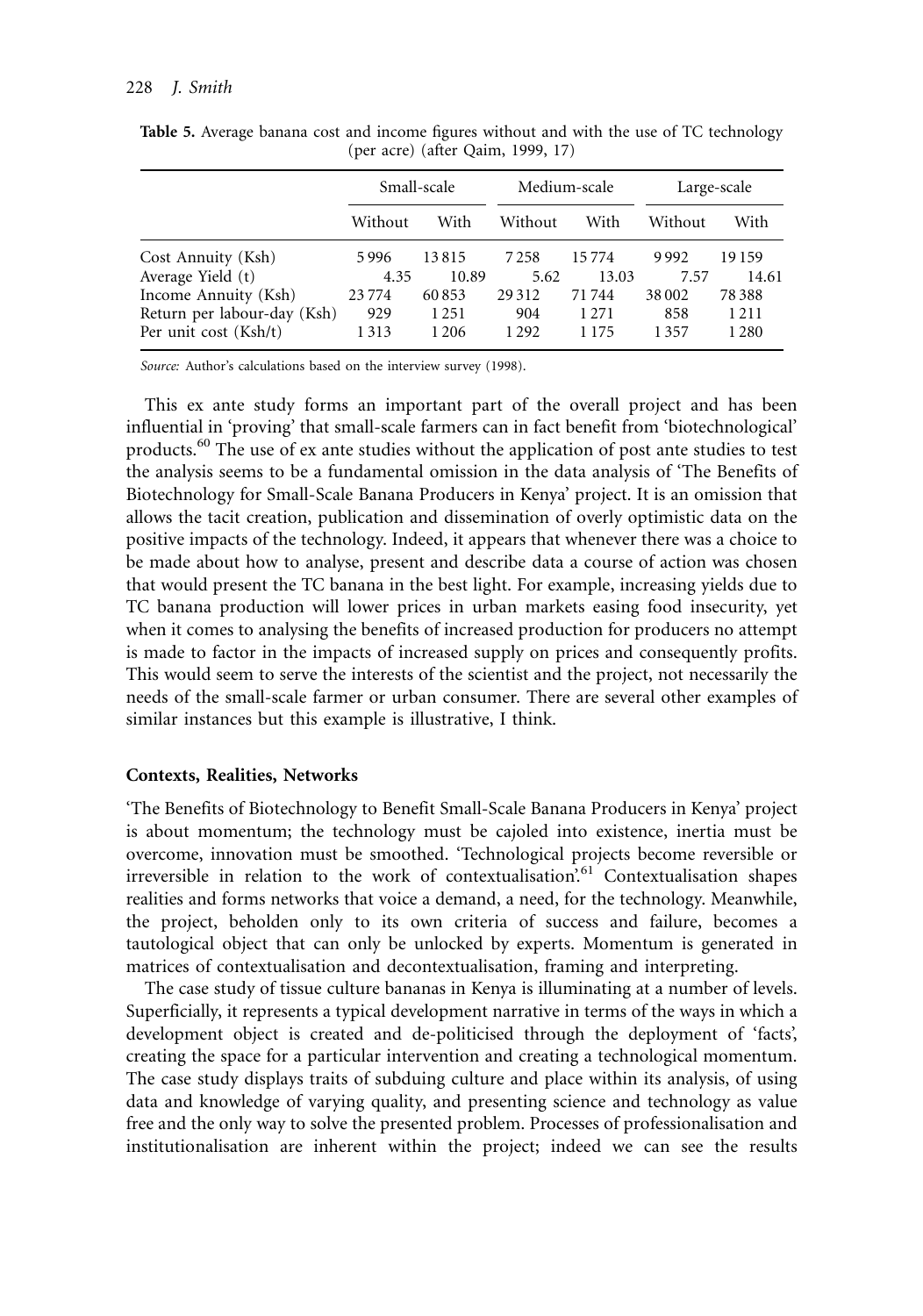occurring before our eyes across Kenya, within institutions, projects, activities and policies. The tissue culture banana product is a pilot, the aim of which is to attract funding to create 'new institutions' such as regional training centres that upgrade tissue culture banana capacity, establish distribution channels, and promote technological awareness across East Africa.<sup>62</sup> Professionalisation is inherent in the ways in which data is created, presented and analysed, or sometimes not presented. The most striking example of this is the deployment of questionable economic instruments such as the ex ante studies of the socio-economic benefit of tissue culture technologies for small-scale producers. The project shapes how it will be pigeonholed as a success or failure.

It would be remiss not to acknowledge that another more explicit process than interpretation has been occurring in the project, however. The tissue culture project is an example of an innovation system, a kind of metaphor for the networks necessary to create technologies and get people to use them. In some ways it is a successful one. The project has been successful in taking new knowledge and producing and packaging it for economic development. The technology is not without merit. Aside from critiques of the conception of the project, the projections the project makes and the contexts it shapes, partnerships from the public and the private sector, from the state and civil society, and from several African countries have been successful in managing knowledge in a sufficiently coherent way to produce banana plantlets for small-scale farmers. The banana plantlets exist in very many orchards. Indeed, the project has been the recipient of international recognition for the successful management of complex partnerships. The technology of tissue culture is not at issue in this paper. Studies have shown tissue culture banana plants have both advantages and disadvantages; moreover it is clear that these advantages and disadvantages are not fully understood in the context of small-scale farm production in developing countries. Rather, at issue is the way in which the technology has been brought into existence.

It has been argued that technology is often valued according to whom it is associated with, rather than by its utility.<sup>63</sup> The discourse of the network of partners, of the innovation system, evidences this; it is an African project designed to help poor, rural Africans. Its perceived utility  $-$  its success even  $-$  is congruent with the partners of the project, not the technology itself. Partnerships, then, provide an abiding rationale for the rationality of the technology. The network distributes the context across the continent, while rooting itself firmly within the continent.

Meanwhile, the project is a lens through which realities are generated and interpreted. Narratives of the decline in banana yields, and of threats to the economy, to livelihoods and to food security create an internal momentum within the networks of experts; development practitioners, donors, scientists and policymakers, who help the technology become a reality, and the project become a necessity. A network of Promethean desire the feeling that technology should be transferred because it can be, that technology ought to be created because it can be created  $-$  generates a sort of heat that makes networks fluid and that promotes motion within those networks. This impulse towards the modern shapes development, shapes policy and shapes the way scientists think: 'with biotechnology we can literally weed out poverty' and contextualised thus does not sound such an outrageous claim. Donors such as the Rockefeller Foundation want to fund technological projects; they want to fund 'African' solutions. African scientists want to develop technological solutions, everyone wants quick fixes to problems, everyone wants projects to succeed. These wants  $-$  perfectly rational in their own right  $-$  accrete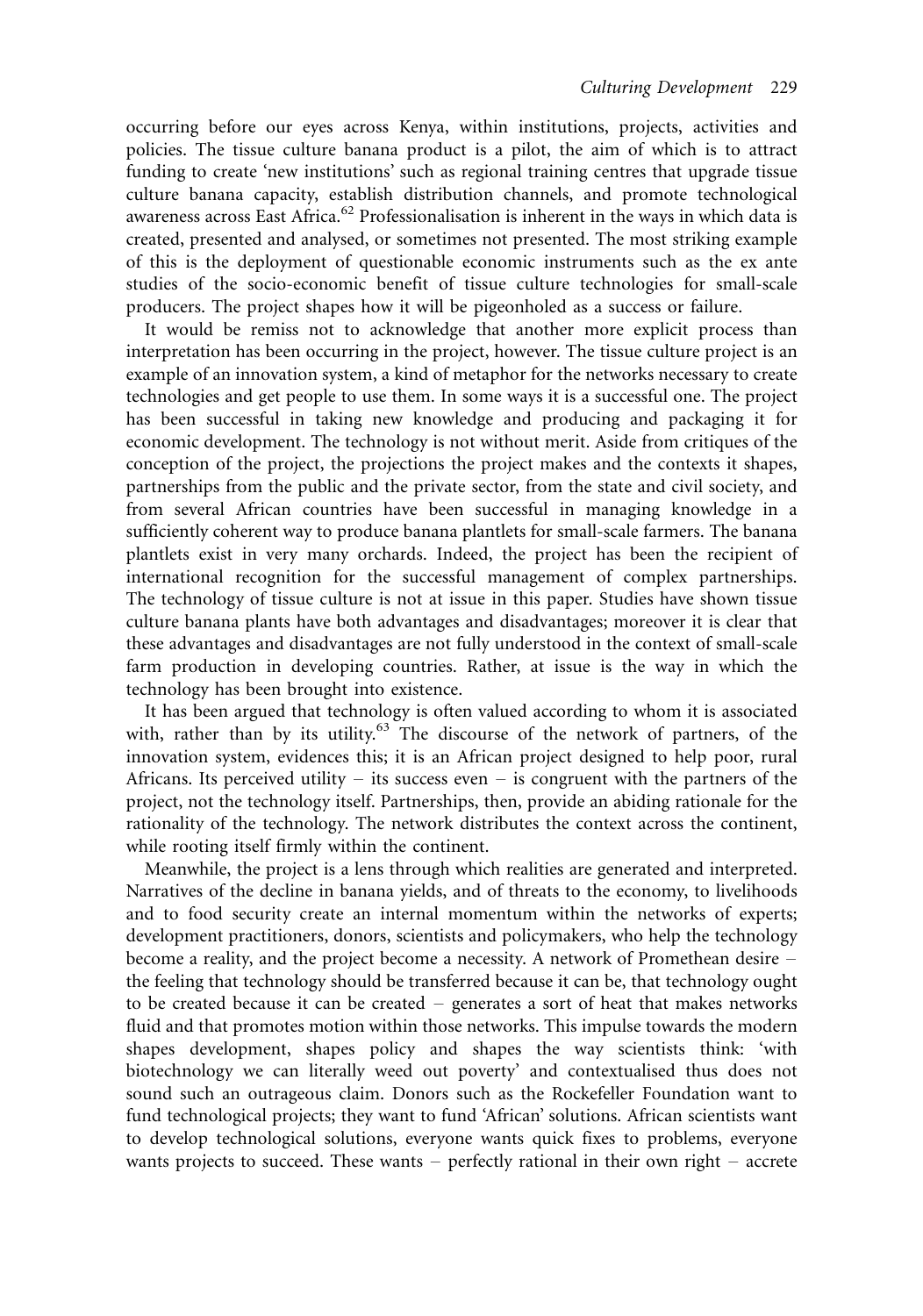and shape interpretative abilities perhaps as much as PhDs do. It is in the moments when a technology barely exists, where a 'puff of air could wipe it out',<sup>64</sup> that interpretations tie the technology into many contexts; within the largesse of donors, the labs of scientists, the desks of policymakers and the fields of farmers. Actors have to 'want' the technology to exist, and in the case of tissue culture bananas then it does exist, alongside the paraphernalia of project yields, cumulative profits and pathways out of poverty. Of course, many people want TC bananas to exist not because of what they represent as a technology but because they represent the real, live promise of a future of Africandeveloped biotechnologies growing in African fields. They represent a vision.

The implications are clear. The innovation of context shapes priorities, drives change and promotes projects. The investment in TC bananas, regardless of their utility or appropriateness, runs into millions of dollars so far. Tissue culture bananas are frequently touted as the success story in African biotechnological development. The success or failure of the technology ends up not mattering. It does not seem to matter that tissue culture techniques are not technically even considered very 'biotechnological', certainly no genetic modification takes place, and no particularly innovative processes or procedures are involved.

Farmers who spoke of the technology complained of the risk of debt to acquire the technology, the effort needed to provide irrigation, the lack of markets for banana. The project buries these issues. No measured increases in yields have been published. The project focuses on the promise of the future. The success of the project is very much the project itself  $-$  the circling of the narrative of the product. Despite this, the production of project narratives can be considered neither facts nor fictions, just as a technology is neither 'good' nor 'bad'. The enveloping of science within the veil of the 'project' underlines this. Suitably historicised, even the most neutral scientific domains become narrative. As Escobar reminds us, to treat science as a narrative, as a result of context, as an element of a project, is not to dismiss a technology, but rather it is to treat science properly, without succumbing to its 'mystification', creation of 'the truth', or overreaching promises on the one hand, or to ironic scepticism, fear, or outright ideological dismissal on the other.<sup>65</sup> Science, projects and expert discourses produce powerful truths, and ways of interpreting and intervening in the world, in the present and in the future. Biotechnological science, in particular, has the potential of suturing together many different understandings of nature and capital and how they intersect in profound new ways, especially in Africa and other developing regions. The tissue culture banana case study in Kenya shows above all else that technology is neither 'good' nor 'bad'. Rather it exists or it does not. It is precisely because science is important and technology is so relied upon that how a technology comes to exist, as much as what a technology can do or what it represents is worthy of our attention.

#### **Notes**

- <sup>1</sup> Wambugu and Kiome, 'The Benefits of Biotechnology', vii.
- <sup>2</sup> Action Aid, 'GM Crops'.
- <sup>3</sup> New Scientist, 'Feeding Africa'.
- 
- <sup>4</sup> Smith, 'Povertà, potere e resistenza', 158–72.<br><sup>5</sup> Bientema, Murithi and Mwangi, 'Agricultural Science and Technology Indicators'.
- 
- <sup>6</sup> ILRI, New Biosciences Facility. <sup>7</sup> ASARECA, 'Development of a Long Term Strategic Plan'.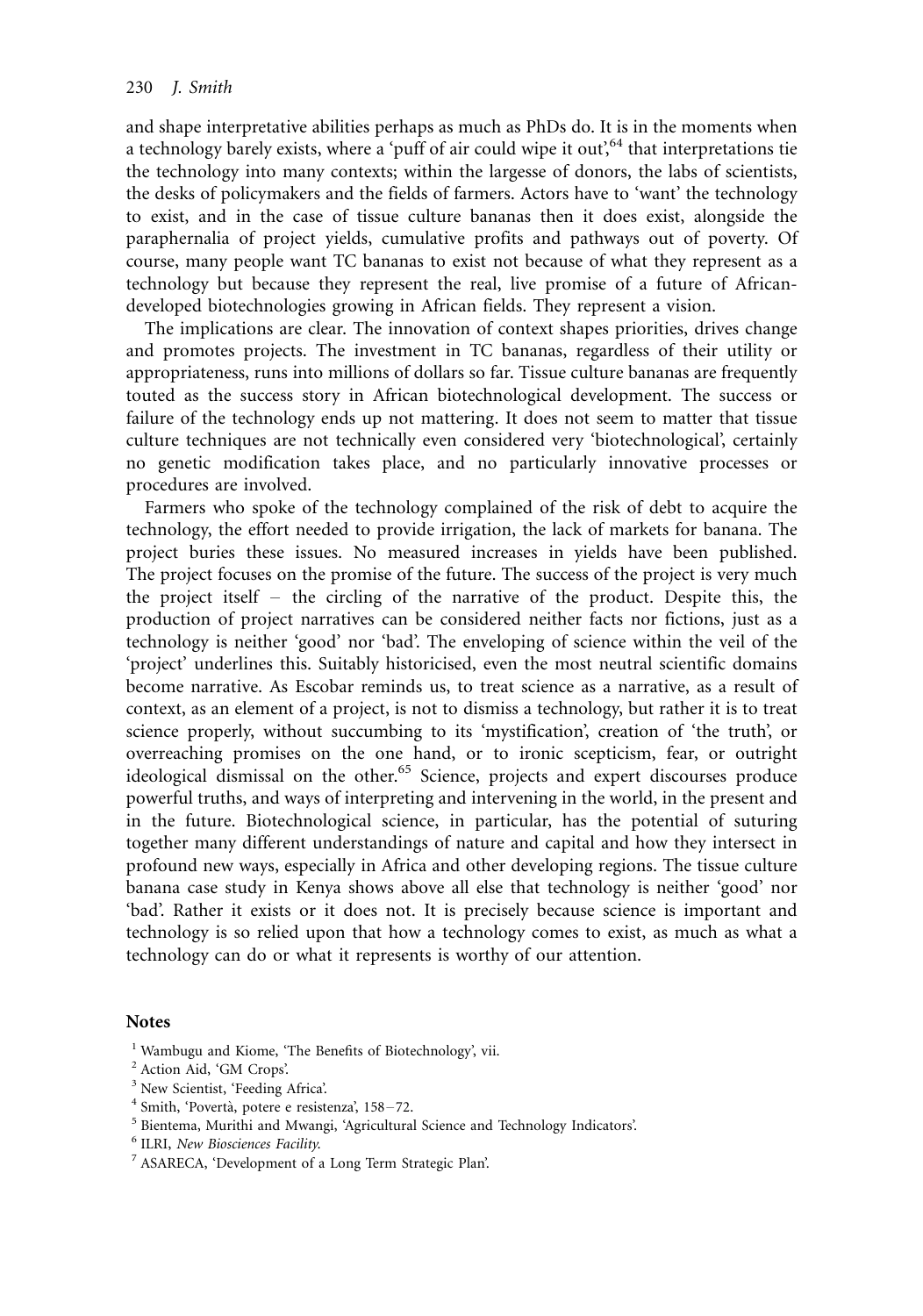<sup>8</sup> See work of Escobar, Kothari, Power and Ferguson,. or Latour or Woolger.

- 
- 
- 
- 
- 
- 
- 
- 
- 
- 
- 
- 
- 
- 
- 
- 
- 
- 
- 
- 
- 
- 
- 
- 
- 
- 
- 
- 
- 
- 
- 
- 
- 
- 
- 
- 
- 
- <sup>37</sup> Excolar, Teyrond the Search for a Paradigm?, 11-14,<br><sup>16</sup> Latout, Aramis 23.<br><sup>11</sup> Ind., 133.<br><sup>23</sup> Mose, Cadrioning *Development.*<br><sup>23</sup> Diot., 157.<br><sup>16</sup> Excolar, 32, and the Search for a Paradigm?<br><sup>24</sup> Inconsideration
- production and human consumption in Africa. As far as banana yields are concerned, no FAO datasets exist.<br>
<sup>47</sup> Qaim, *Assessing the Impact of Banana Biotechnology*; Wambugu and Kiome, 'The Benefits of Biotechnology'.<br>
<sup>48</sup>
- 
- 
- 
- 
- 
- $53$  The issue is further muddied by the almost mystical 'potential' yield of 60 t ha<sup>-1</sup> that is often quoted. This is a yield not achieved anywhere in the world, yet it is often quoted as evidence that the growth of traditional suckers is being constrained due to disease.<br><sup>54</sup> Robinson, Fraser and Eckstein, 'A Field Comparison', 831–36.<br><sup>55</sup> Prof. Esther Kahangi, the principal investigator for a Jomo Kenyatta University tissue culture project, r
- 
- increased yields of three to four times in favour of tissue culture bananas in an interview at Jomo Kenyatta
- <sup>56</sup> During a study visit with Prof. Ester Kahangi, I was surprised that these questions were not addressed as part of her tissue culture projects post ante socio-economic survey. Indeed, her sociological research appeared to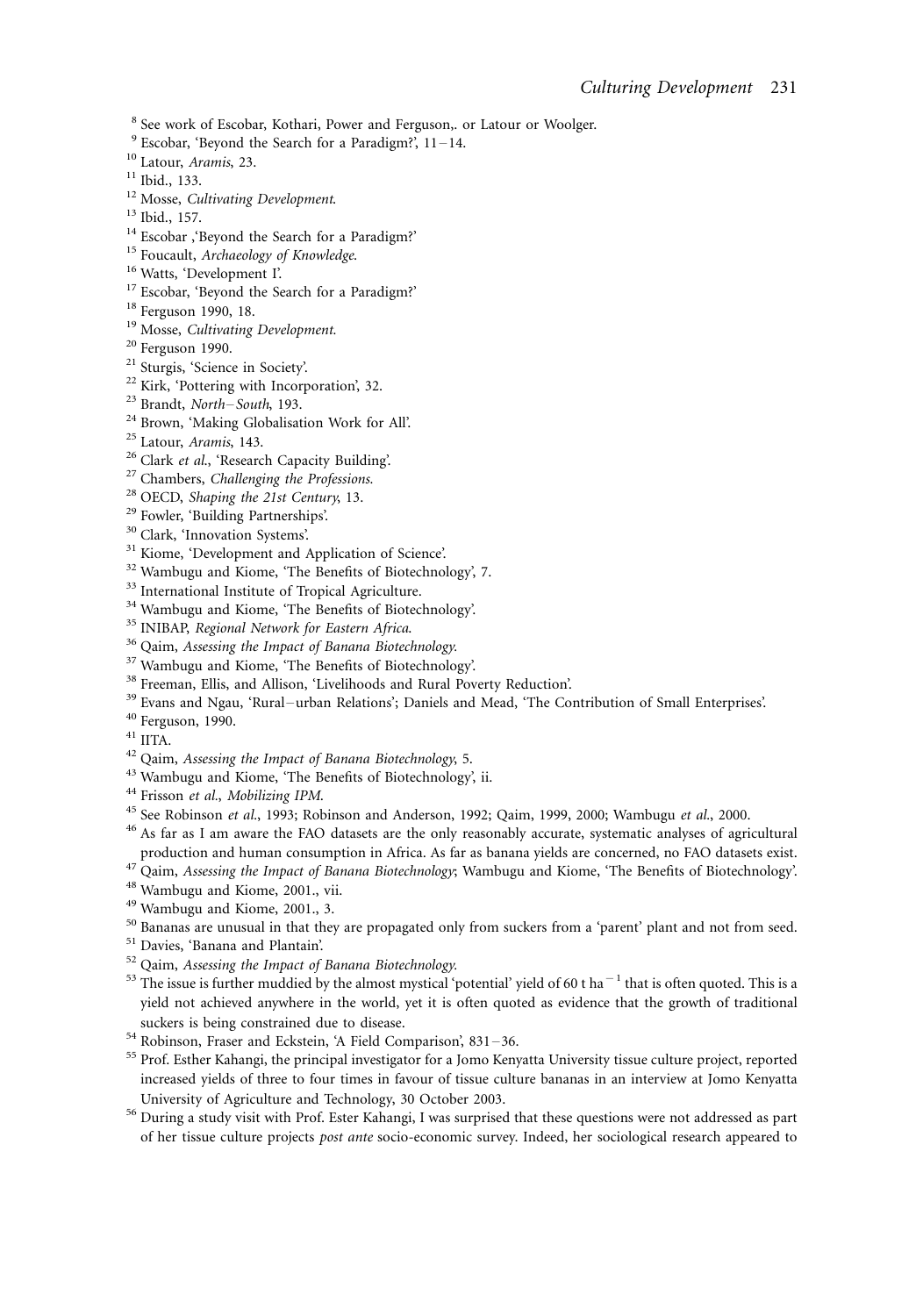#### 232 J. Smith

focus purely on why farmers were sometimes resistant to the new technology. In particular, it was a surprise

- 
- 
- that no assessment of tissue culture yields in an on-farm resource-poor setting was made.<br><sup>57</sup> Qaim, *Assessing the Impact of Banana Biotechnology.*<br><sup>58</sup> Parton, 'Household Goals', 327–28.<br><sup>59</sup> Which, tellingly, includes 450 plants per acre, which is more than double the amount of mats per unit area compared to traditional
- plant spacing. This in effect doubles TC yields automatically.  $^{60}$  Qaim's study has been cited frequently by biotechnology institutions such as ISAAA, BioEarn, AfriBio and the World Bank amongst others as powerful evidence of the applicability of biotechnology to small-scale African
- 
- farmers.<br><sup>61</sup> Latour, *Aramis*, 142.<br><sup>62</sup> Wambugu and Kiome, 'The Benefits of Biotechnology'.<br><sup>63</sup> Smith, 'Context-bound Knowledge Production'.<br><sup>64</sup> Latour, *Aramis*, 142.<br><sup>65</sup> Escobar, 'Beyond the Search for a Paradigm?'
- 
- 
- 

#### References

Action Aid. "GM Crops - Going Against the Grain." Available from www.actionaid.org; INTERNET.

- Association for Strengthening Agricultural Research in Eastern and Central Africa (ASARECA). ''Development of a Long Term Strategic Plan for Regional Agricultural Research in the Eastern, and Central African Sub-Region.'' September 1997.
- Bientema, N., F. Murithi, and P. Mwangi. ''Agricultural Science and Technology Indicators: Kenya.'' International Service for National Agricultural Research (ISNAR). Available from www.asti.cgiar.org/countries/kenya. aspx; INTERNET.
- Brandt, W., et al. North-South: A Programme for Survival: A Report on the Independent Committee on International Development. London: Pan, 1980.
- Brown, G. "Making Globalisation Work for All The Challenge of Delivering the Monterrey Consensus." Speech delivered 16 February 2004, London.
- Chambers, R. Challenging the Professions: Frontiers for Rural Development. London: ITDG Publishing, 1993.
- Clark, N. ''Innovation Systems, Institutional Changes and the New Knowledge Market: Implications for Third World Agricultural Development." Economics of Innovation and New Technologies 11, no. 4 (2002): 353-68.
- Clark, N., A. Hall, R. Sulaiman and G. Naik. ''Research Capacity Building: The Case of an NGO Facilitated Post-Harvest Innovation System for the Himalayan Hills." World Development. 31, no. 11 (2003): 1845-63.
- Daniels, L., and D. Mead. ''The Contribution of Small Enterprises to Household and National Income in Kenya''. Economic Development and Cultural Change 47, no. 1 (1998): 45-71.
- Davies, G. ''Banana and Plantain in the East African Highlands.'' In Bananas and Plantains, edited by S. Gowen. London: Chapman and Hall, 1995.
- Escobar, A. ''Beyond the Search for a Paradigm? Post-development and Beyond.'' Development 43, no. 4 (2000):  $11 - 4$
- Evans, H., and P. Ngau. "Rural-Urban Relations, Household Income Diversification and Agricultural Productivity." Development and Change 22 (1991): 519-45.
- Ferguson, J. The Anti-Politics Machine: 'Development', Depoliticization and Bureaucratic Power in Lesotho. Cambridge: Cambridge University Press, 1990.
- Foucault, M. The Archaeology of Knowledge. New York: Vintage, 1971.
- Fowler, A. ''Building Partnerships between Northern and Southern NGOs: Some Issues for the Nineties.'' Development 1 (1992): 16-23.
- Freeman, H. A., F. Ellis and E. Allison. ''Livelihoods and Rural Poverty Reduction in Kenya.'' Development Policy Review 22, no. 2 (2004): 147-71.
- Frisson, E., C. Gold, E. Karamura, and R. Sikora. Mobilizing IPM for Sustainable Banana Production in Africa. Proceedings of a workshop on banana IPM held in Nelspruit, South Africa, 23-28 November 1998.
- International Institute of Tropical Agriculture (IITA). 2003. Available from www.iita.org/crop/plantain.htm; INTERNET.
- International Livestock Research Institute (ILRI). New Biosciences Facility for East and Central Africa. Nairobi: NEPAD, 2003.